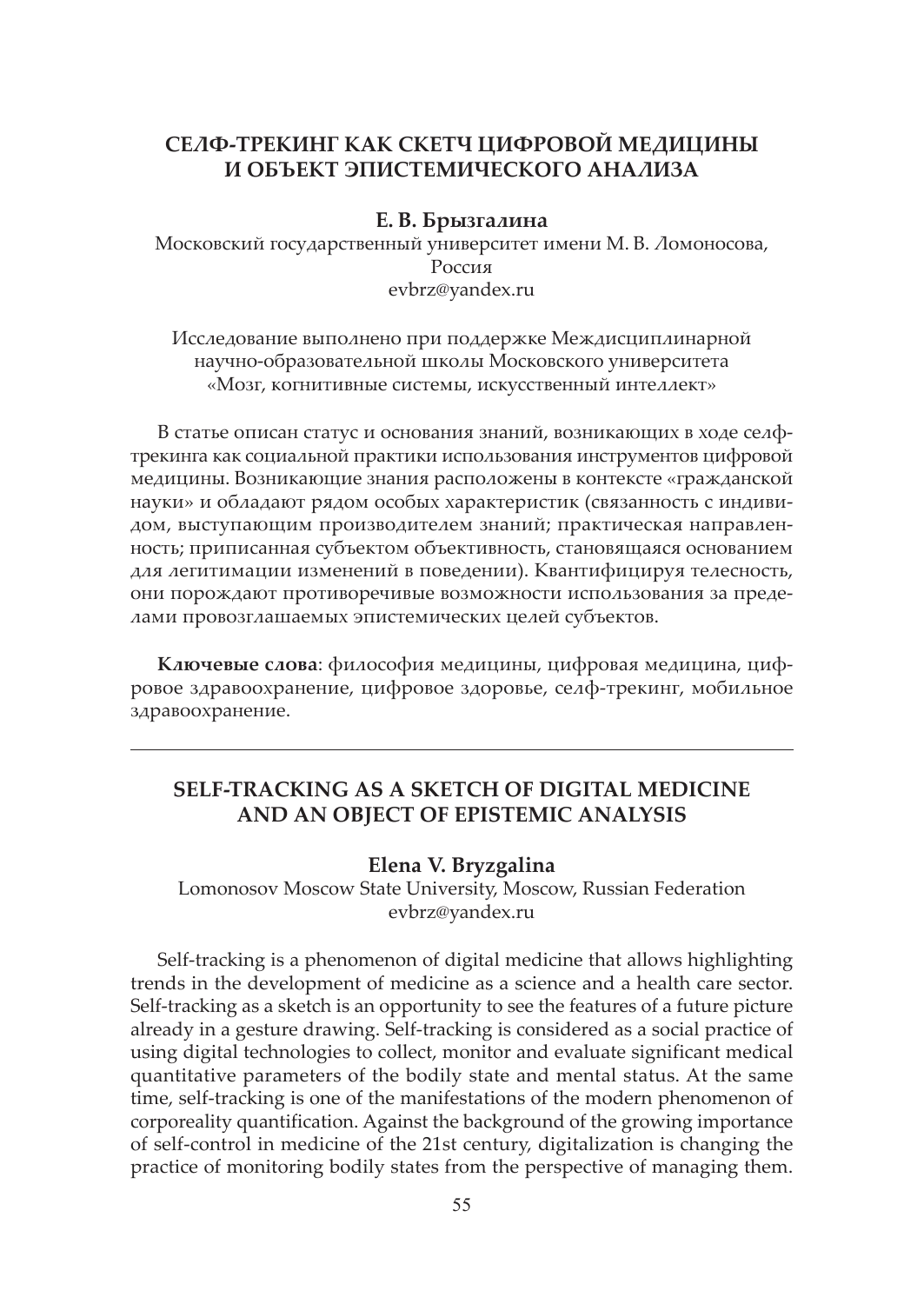However, the key subjects of medicine are not uniformly related to self-tracking. Special devices and applications for self-tracking purposes have a wide range of applications, and the practice of using them for self-monitoring generates many contradictions and becomes the subject of analysis in various subject areas, from medicine to philosophy. An epistemic analysis of self-tracking is associated with the consideration of the status of knowledge that arises within the framework of digital self-monitoring and self-control. The result of selftracking is a data pool characterized by such features as: connection with the individual body and the world of a specific person acting as a producer of knowledge; practical focus on self-management of the subject's daily behavior; objectivity ascribed by the subject, which becomes the basis for legitimizing changes in behavior. Consideration of self-tracking in the context of civic science allows us to record the formation of new options for conceptualizing the relationship between science and society. Self-tracking has the features of a personal science and requires clarification of real and practical forms of interaction between civil and institutionalized science, as well as an assessment of the prospects for dialogue between them. The conditions for the existence of knowledge that arise as a result of self-tracking are associated with several basic positions. First, it is an analysis of the personal epistemic goals of the selftracking subject, which vary widely from pragmatic medical indications to selfknowledge: a complex interweaving of goal-setting. With the self-identification of a person using digital technologies of self-examination and self-control, the basis of self-determination is replaced: from self-awareness to a quantitative determination that depends on the social, axiological context of measurement modes. The predominance of visuality with "quantified self" nevertheless leaves room for a departure from reductionism and a high level of understanding of the integrity of the subject in a wide cultural and social context. This actualizes the task of an adequate methodology and conceptual apparatus for combining quantitative and qualitative parameters. The knowledge that has become the result of self-tracking for the subject can be a factor and manifestation of a change in the model of communication between a doctor and a patient in the direction of antipaternalism when approving the interpretation of health as a management project. In the context of "opportunities-limitations", selftracking makes it possible to clearly record the request for conceptualizing the relationship between individual responsibility and the role of the state and society in matters of protecting individual and public health. Social practices of self-tracking are associated with an increased participation of subjects in obtaining meaningful medical information, which, on the one hand, opens up opportunities for self-control and management of their own health, and, on the other hand, leads to the emergence of additional channels for managing human behavior with an emphasis on social normativity. Gamification, visualization, involvement in target social groups increase the attractiveness of self-tracking practices, which in turn blurs the line between the private and the public. The inclusion of medical self-monitoring in the economic sphere leads to the emergence of the "digital labor" phenomenon. At the moment, arguments in favor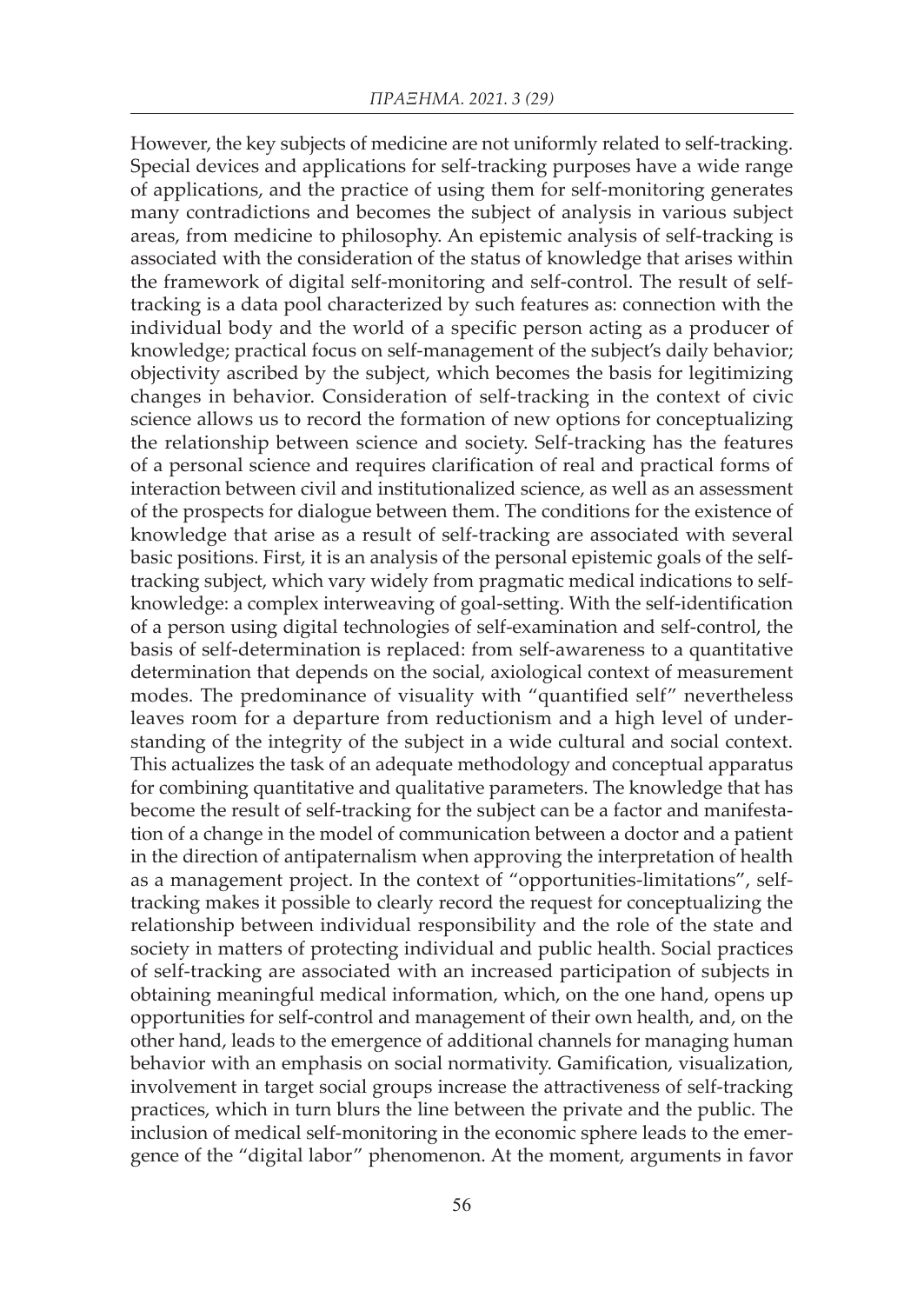of the development of digital medicine technologies, as well as concerns and fears, lie in the plane of potential benefits and potential risks; there is no sufficient empirical basis for generalizations; the positions of various stakeholders of the process are not explicitly indicated. A critical attitude to the development of self-control technologies is based on arguments about the impossibility of achieving the stated goals through self-tracking, about the availability of alternatives to digital self-control, about the threat to those fundamental values that underlie the bioethical regulation of biomedicine in the late 20th – early 21st centuries. The social practice of self-tracking is ahead of its epistemic analysis, which should include not only the analysis of the status of knowledge in the light of the declared and achieved goals, the means used for this and the real spheres of application of the results of self-description and self-control. Conceptualization should also be aimed at identifying the conditions for the possibility of obtaining and applying knowledge in a wide social context that arises during the medicalization of all spheres of society.

**Keywords**: philosophy of medicine, digital medicine, digital healthcare, digital health, self-tracking, mobile healthcare.

DOI 10.23951/2312-7899-2021-3-55-82

В настоящее время происходят интенсивные процессы становления цифровой медицины, что проявляется в развитии разнообразных цифровых инструментов на стыке технологий и здравоохранения, которые поддерживают лечение, реабилитацию, профилактику заболеваний и укрепление здоровья как отдельных лиц, так и населения в целом. Ландшафт цифровой медицины как науки и практической деятельности формируется на стыке эффективности, безопасности, доступности, этической обоснованности и экономической осуществимости проектов и продуктов. Описание этой постоянно расширяющейся и усложняющейся сферы нуждается в прояснении оснований знания, которое формируется и используется в цифровой медицине, в анализе условий возможности цифровой медицины, в выработке стандартизированной лексики, в том числе различении «цифрового здоровья», «цифровой медицины», «цифровой терапии», в преодолении сложностей с классификацией различных социальных практик и продуктов, относимых к цифровому здоровью. Иначе говоря, цифровая медицина нуждается в эпистемическом анализе. Его результаты значимы для предъявляемых к цифровой медицине нормативных требований и для ее регулирования со стороны биоэтики, права, культурных стандартов.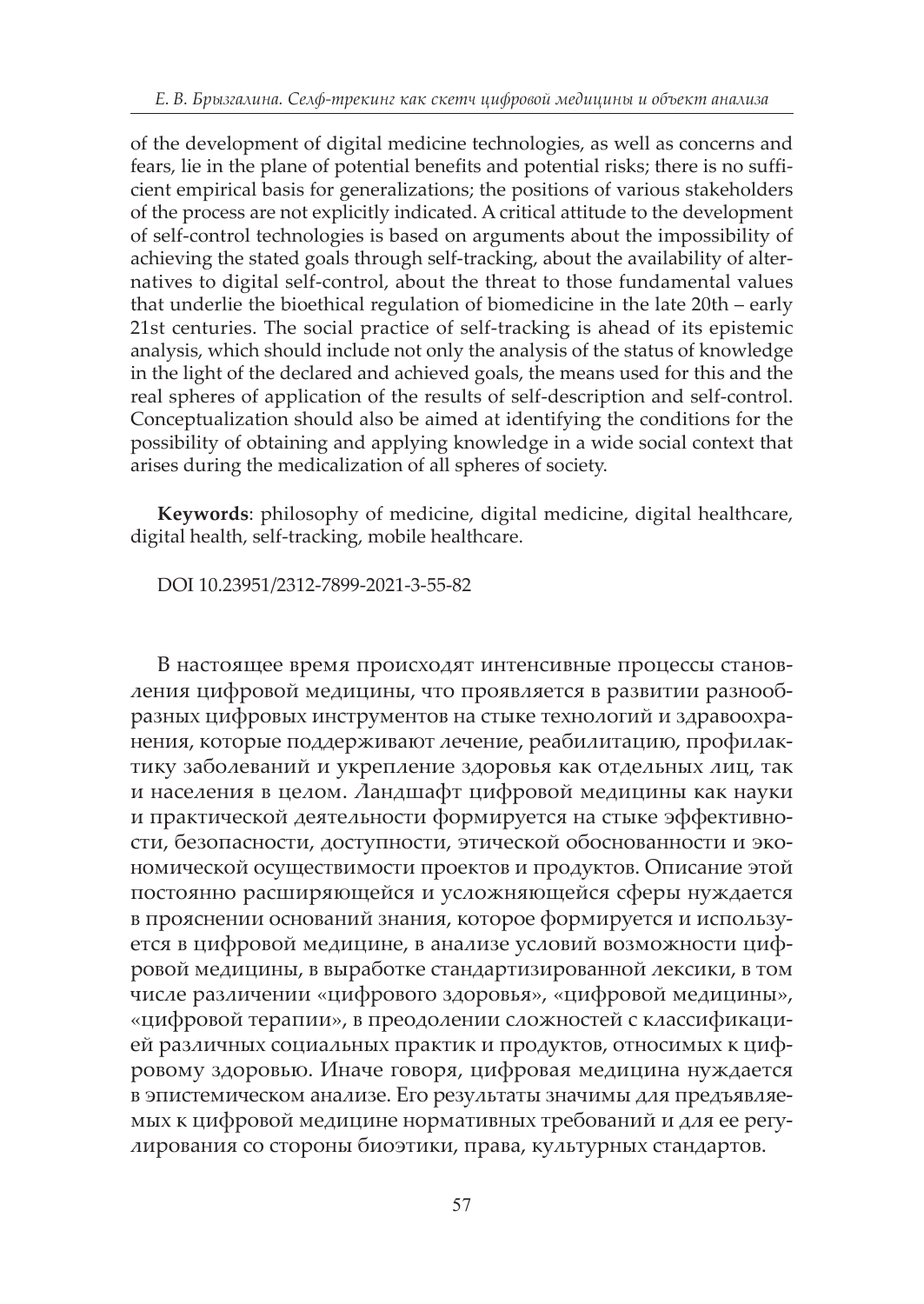В силу новизны, быстрого изменения и сложности любой пример цифровой медицины (например, системы искусственного интеллекта как инструменты поддержки принятия клинических решений или проекты телемедицины) по сути может быть назван только эскизом, наброском, скетчем цифровой медицины. Целью данной статьи является рассмотрение селф-трекинга как эскизного проявления цифровой медицины в оптике эпистемологии.

**Понятие «селф-трекинг»**. Оставив за пределами рассмотрения детали споров о содержании концепта «цифровая медицина», отметим, что он объединил в себе «сервисы дистанционного взаимодействия врача и пациента, систему использования устройств, позволяющих осуществлять удаленный мониторинг жизненных показателей, а также различные приложения, позволяющие записываться к врачу, напоминать о приеме таблеток, трекеры активности (измерители пульса, давления, шагомеры)» [Коданева 2020, 617]. Цифровая трансформация медицины на базе технологий, обеспечивающих количественные данные, доступные как для медиков, так и для пациентов, сделала технологические инновации неотделимыми от здравоохранения [Meskó et al. 2017]. Развитие персональных компьютеров сделало возможным электронное здравоохранение. Соединение компьютеров в сеть простимулировало становление телемедицины. Рост социальных сетей, распространение персональных гаджетов стали основанием для появления селфтрекинга.

Исследователь социальных новаций в медицине Нильс Б. Хайен дает такое определение явлению селф-трекинга: «Селф-трекинг – постоянный сбор и оценка связанных с самим собой данных в повседневной жизни – будь то количество шагов, сожженных калорий, частота сердечных сокращений, характер сна или настроение – с использованием цифровых технологий» [Heyen 2020, 124]. В это понятие можно включить «все виды способов, которыми люди превращают свои тела, умы и привычки в данные» [Sysling 2020, 103].

При такой трактовке понятие «селф-трекинг» («self-tracking») синонимично одной из трактовок понятия «лайфлоггинг» («lifelogging») и подразумевает постоянный сбор с помощью цифровых технологий количественных данных о телесном состоянии и психическом статусе, иначе говоря, речь идет о самонаблюдении и самоконтроле с помощью цифровых устройств. У практик лайфлоггинга и селф-трекинга могут быть сходные функции, так «лайфлоггинговое приложение Pact использует систему материального стимулирования для того, чтобы сформировать у пользователей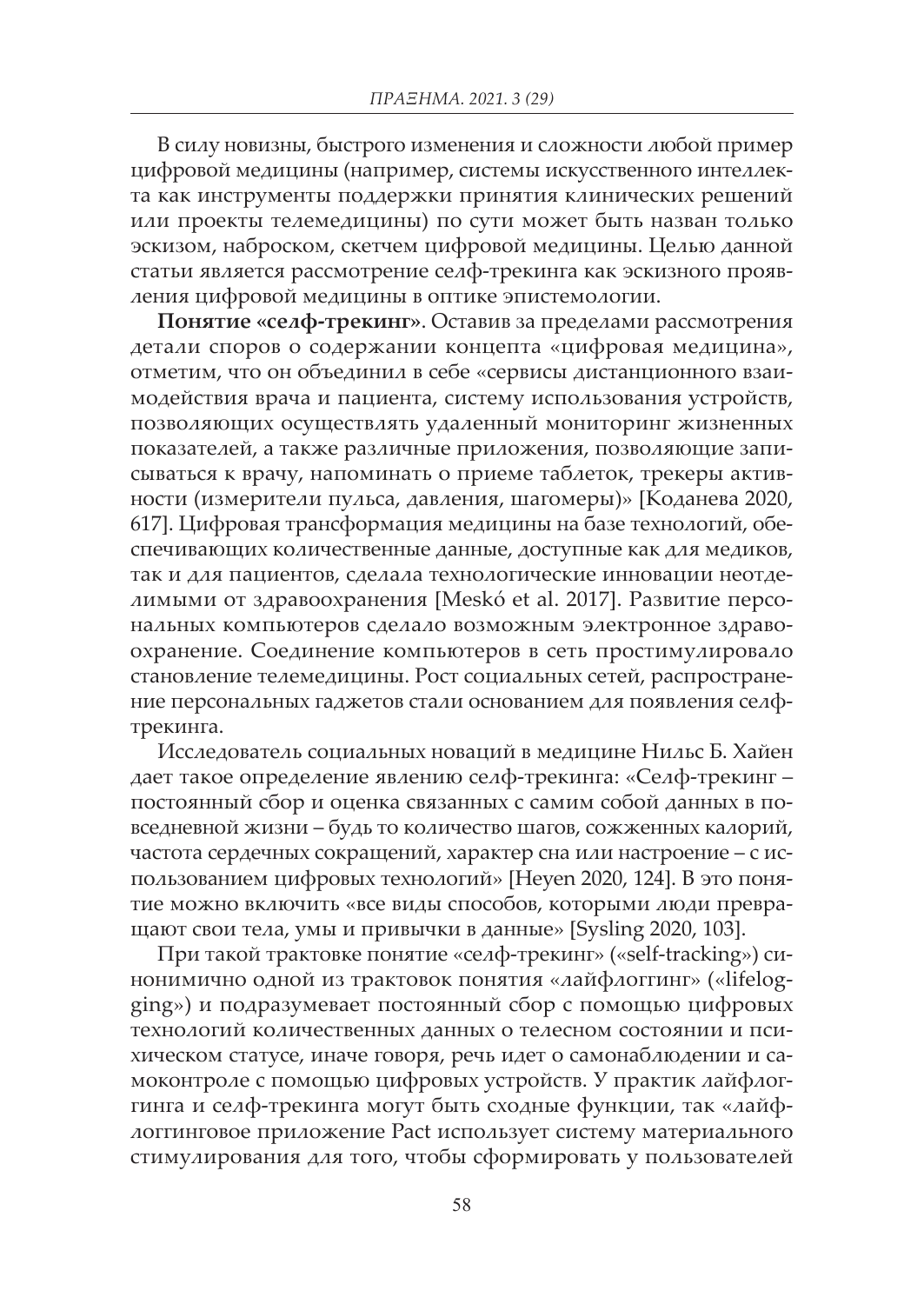привычку к здоровому образу жизни. Если пользователь добивается установленной цели, получает денежное вознаграждение, если – нет, лишается денег» [Маркеева 2015, 129]. И лайфлоггинг, и селфтрекинг, по сути, представляют собой исследовательские методы, обращенные на самого человека, которые могут дать результаты, мотивирующие человека на рефлексию над активностью и достижениями, на действия, направленные на изменение тех или иных компонентов собственной жизни. Практика лайфлоггинга связана с постоянной фиксацией событий обыденной жизни человека, в которой помимо телесных параметров может учитываться и контекст жизни человека, и эта фиксация производится преимущественно с целью преодоления несовершенства человеческой памяти. Лайфлоггинг как практика цифровой архивации жизни человека выходит за пределы медицины и может использоваться как самим человеком, так и социальными агентами (как инструмент маркетинга или путь к повышению эффективности образовательного процесса). Отсутствие основополагающих принципов построения сбора данных отличает лайфлоггинг от селф-трекинга, направленного на мониторирование определенных биомедицински значимых состояний человека и тех средовых воздействий, которые рассматриваются как связанные с самочувствием, причем фиксация связи внутренних и внешних параметров не является необходимым признаком приложений и устройств.

Феномен квантификации телесности маркирует и концепт «lifelogging», и концепт «self-tracking», закрывая как зонтичный термин ряд смежных и синонимичных понятий, среди которых понятия «самонаблюдение» («self-surveillance»), «квантификация идентичности» («quantified self») и «личная информатика» («personal informatics») [Ним 2018].

Идея количественного отслеживания телесных состояний и психического статуса, количественного измерения совершенства, болезни и здоровья не является новой: вспомним стул врача Санторио (1561–1636) для фиксации изменений тела при приеме пищи и выделениях. Количественные оценки и технологии их фиксации сыграли важную роль в становлении научной медицины, в разворачивании систем здравоохранения и страхования здоровья в течение XIX и XX веков. После работ Мишеля Фуко идеи регулирования тела под влиянием науки, экономики и политики позволили представить практики самомониторирования и самосовершенствования как практики самоанализа и социального контроля, которые могут быть систематическими и количественными.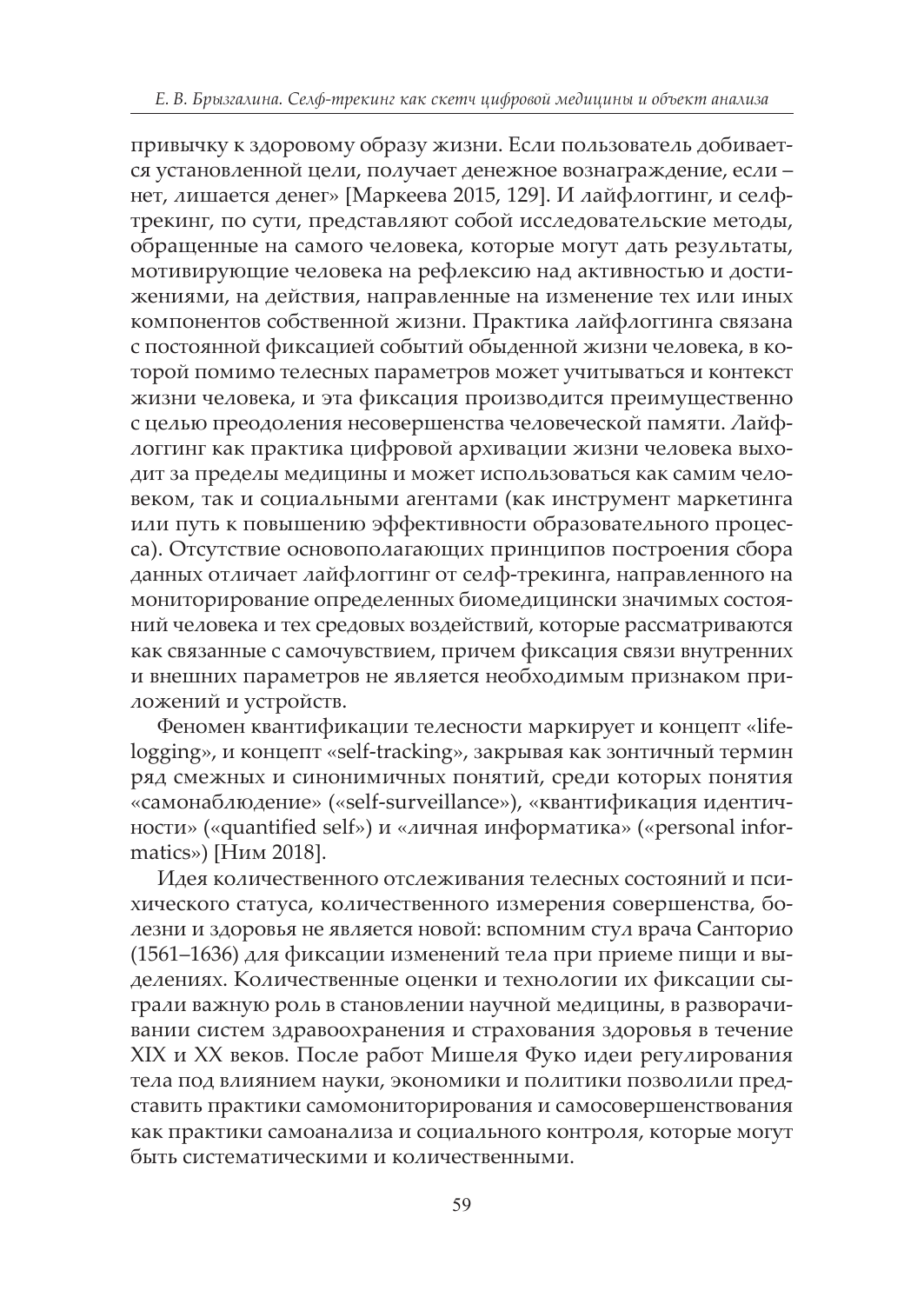Очевидно, что селф-трекинг развивается в контексте повышения значимости самонаблюдения и самоконтроля в XXI веке. В связи с появлением в медицине возможностей и практик длительного ведения пациентов с хроническими заболеваниями, поддержания качества их жизни в течение продолжительного времени возросла роль мониторирования состояний. Становление биоэтического требования получения добровольного информированного согласия потребовало развития партнерских отношений между врачом и пациентом и расширения каналов для достижения информированности. Необходимость оптимизации затрат на систему здравоохранения создала условия для передачи функций получения определенной первичной информации самому пациенту без обращения в медицинскую организацию. Мониторинг и управление собственными телесными состояниями становятся одним из проявлений перехода медицины как науки и как системы здравоохранения в парадигму персонализированной медицины.

В ответ на эти обстоятельства на фоне быстрого прогресса техники и появления цифровых устройств, которые позволяют автоматизировать процессы получения и анализа данных, стали кардинально изменяться практики самоконтроля за здоровьем. Использование смартфонов, планшетов, приложений, платформ социальных сетей, специализированных сайтов поддержки пациентов, беспроводных носимых устройств мониторинга сделало практики самоконтроля за здоровьем менее трудозатратными для человека, вывело эти практики за пределы стационаров и лабораторий, внесло в рутинные процедуры мониторирования момент соревнования или игры.

Появление на рынке медицинских изделий приложений для смартфонов и носимых датчиков позволяет потребителям на постоянной основе контролировать множество параметров как собственно функционирования тела (уровень сахара, продолжительность и структура сна, уровень стресса, частота сердечных сокращений и т. д.), так и факторов, влияющих на состояние (калорийность пищи, физические нагрузки и другие). Специальные приложения и устройства при определённых хронических состояниях (диабет, сердечно-сосудистые заболевания, болевой синдром и другие) действуют посредством визуализации изменений состояний и позволяют избежать негативных сценариев (несвоевременного обращения к специалисту или внепланового попадания в стационары при ухудшении состояний). Устройства для распознавания и отслеживания физической активности позволяют дистанционно контроли-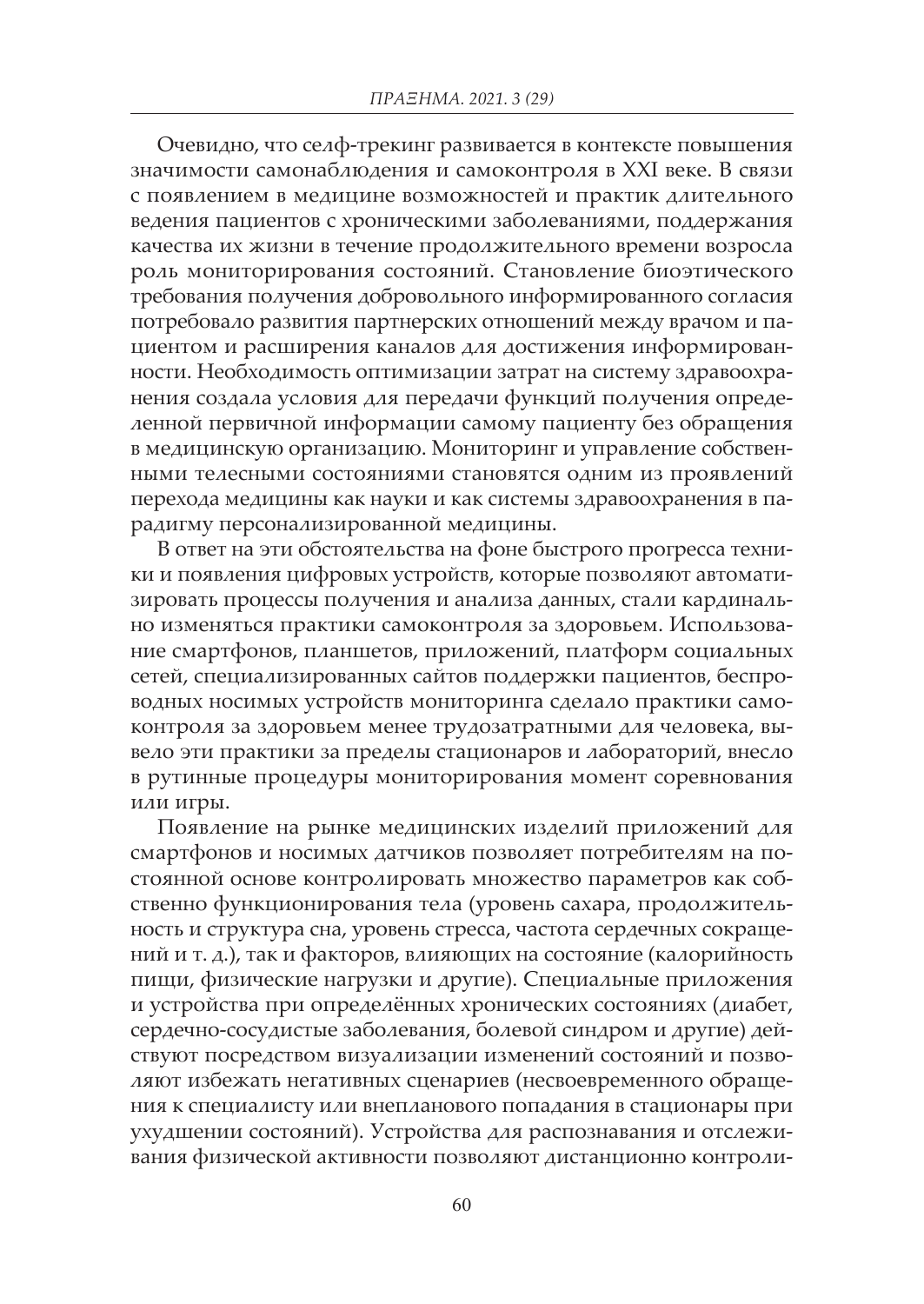ровать корректность выполнения рекомендаций врача, например, при реабилитации [Тарантова и др. 2019].

Развитие инструментов (гаджетов, приложений) и снижение их стоимости позволяет удовлетворить запросы практически всех целевых аудиторий. Для массового потребителя доступны, например, фитнес-приложения (Apple Health и Samsung Health) для мониторинга здоровья, встроенные в смартфоны без дополнительного запроса. На рынке формируется запрос на появление одежды и украшений с функциями сбора данных.

Распространяющиеся практики цифрового самоконтроля становятся предметом комплексного анализа и начинают обсуждаться в исследовательской литературе, относящейся к различным предметным областям – медицине, информатике [Neff, Nafus 2016], биоэтике [Grebenshchikova 2019; Гребенщикова, Тищенко 2020], социологии [Lupton 2016], философской антропологии [Ruckenstein, Schüll 2017], культурологии [Abend, Fuchs 2016; Selke 2016].

**Ключевые стейкхолдеры селф-трекинга**. Ключевыми стейкхолдерами, поддерживающими селф-трекинг, являются организаторы здравоохранения, медицинские работники и структуры, финансирующие здравоохранение [Sharon 2017]. Селф-трекинг как система, позволяющая контролировать и дисциплинировать людей в их отношении к здоровью, поддерживается сторонниками приоритета коллективно понятого «блага» как ценности общественного здравоохранения. Селф-трекинг позволяет распространить контроль не только на пациентов, но и на здоровых людей, медикализируя жизнь общества. Перспективы удешевления и повышения эффективности здравоохранения, акцентированное внимание на предикцию и превенцию заболеваний могут быть привлекательны для организаторов здравоохранения.

Отметим, что пул работников здравоохранения объединяет субъектов, которые скорее дифференцированно, чем однозначно позитивно относятся к цифровой трансформации медицины в целом и практикам селф-трекинга в частности. Даже среди студентов медицинских вузов около четверти не имеют сформированного мнения о целесообразности применения информационно-коммуникационных технологий в медицине, при этом доля желающих изучать и применять эти технологии в своей работе возросла на четверть и коррелирует с осведомленностью о цифровизации здравоохранения [Леванов, Куцик 2019]. В современной медицине продолжают быть представленными различные модели взаимоотношений между врачом и пациентом – от патерналистской до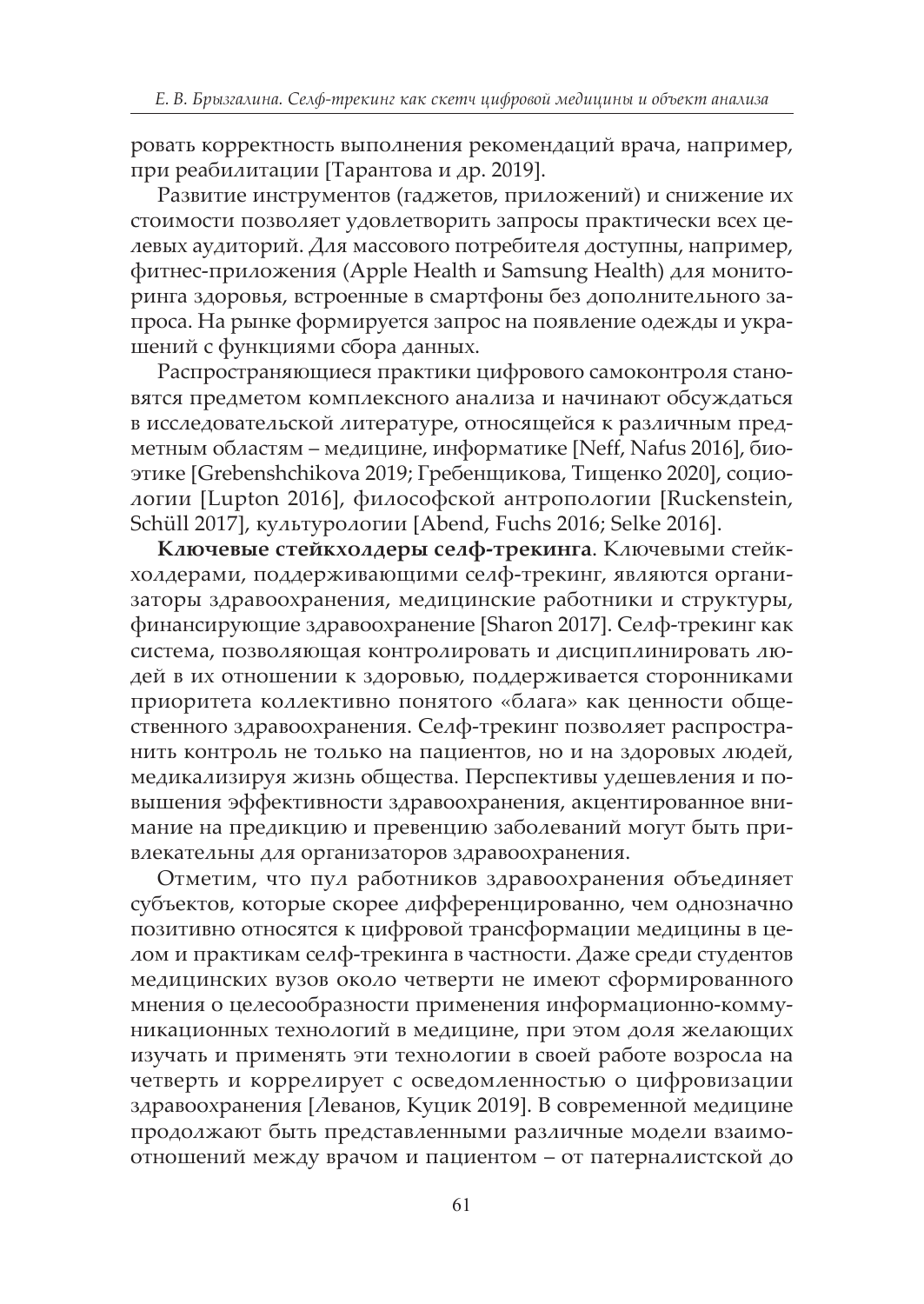договорной, а перспективы перехода к 4П медицине сопряжены с существенными изменениями практики работы субъектов здравоохранения [Брызгалина 2019].

Такая же, если не большая неоднородность в отношении к практикам селф-трекинга наблюдается среди пациентов. Полевые исследования на отечественном материале дают контринтуитивную картину поддержки цифровизации медицины с поколенческих позиций: с одной стороны, практически каждый представитель поколения «цифровых аборигенов» имеет опыт обращения к цифровым решениям при возникновении запроса на медицинскую информацию для поддержания здоровья или лечения [Ним 2020]. С другой стороны, отношение к цифровой медицине у молодежи достаточно настороженное, среди ключевых причин низкой активности в использовании возможностей цифровой медицины в публикациях указываются невысокая информированность о преимуществах и опасения за сохранность персональных данных [Цветкова, Шишкин 2018].

**Селф-трекинг как проявление гражданской науки**. В последние годы распространяется убеждение, что существует множество ее вариантов, обозначаемых понятиями «массовая наука», «общинные исследования», «наука сделай сам», фиксирующих внеинституциональные исследования [Kasperowski, Kullenberg 2019; Ferretti 2019]. Селф-трекинг можно рассматривать как проявление «гражданской науки». Для понимания феномена селф-трекинга в контексте гражданской науки важно подчеркнуть изменение в последнее десятилетие сложившихся способов концептуализации отношений между наукой и обществом, возникновение новой направленности движения знаний: не от профессионалов к широкой общественности, а от профанов к ученым, причем реализующейся «без приглашенного участия» [Wehling 2012].

Насколько сегодня реализуется идея включения двусторонних потоков движения данных от ученых к общественности и обратно? Используемое в литературе понятие «диалога» [Stilgoe et al. 2014] нуждается в уточнении с точки зрения соотношения его теоретической значимости и практического воплощения. Желательность такого диалога между официальной наукой и «краунфандинговой наукой» очевидна: без диалога невозможна стыковка результатов, полученных, с одной стороны, в искусственных контролируемых условиях клиники и лаборатории, с другой стороны, в привычной пациенту среде рутинных практик. Идея регулярного обмена данными между официальной наукой и селф-трекерами на данный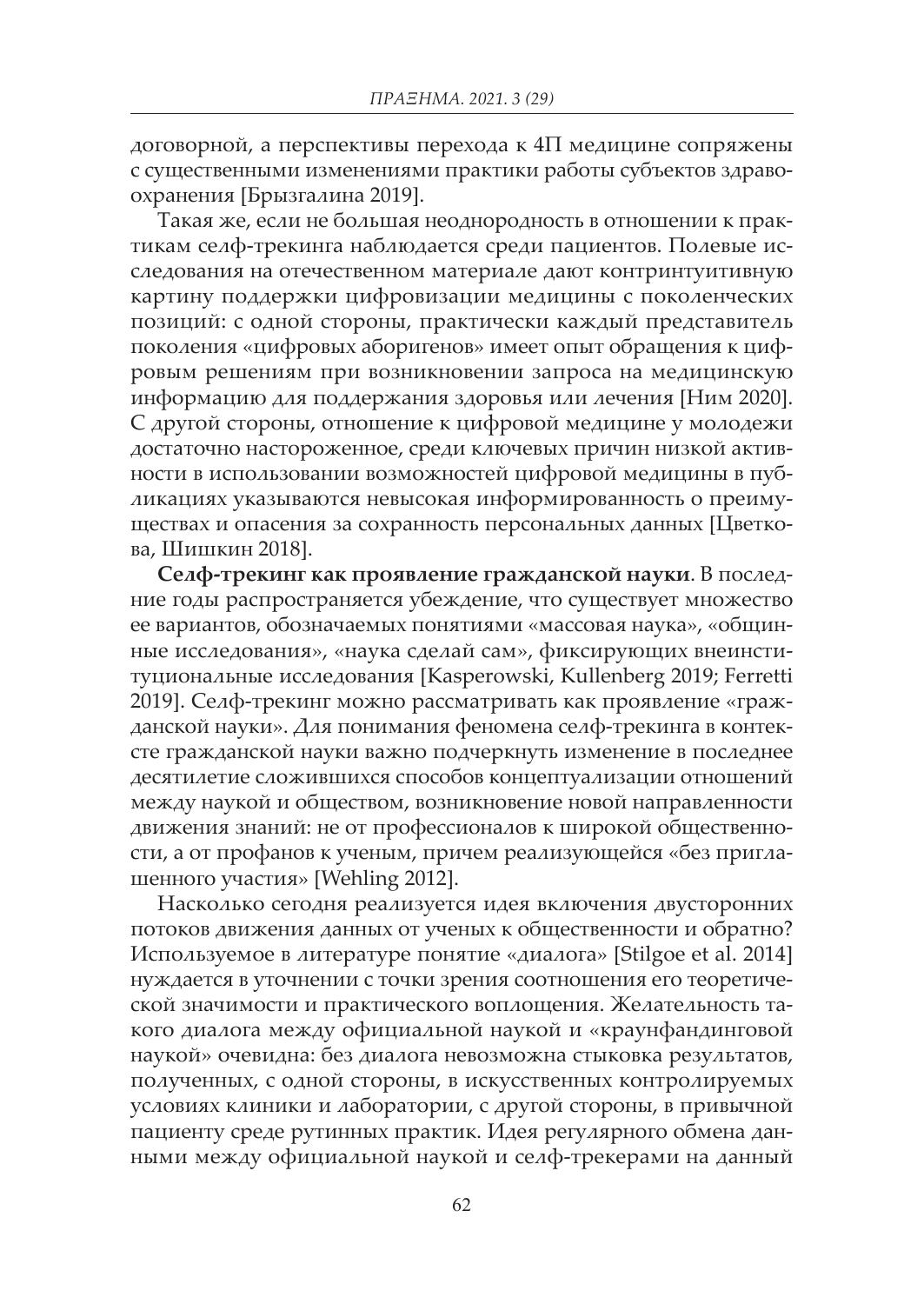момент не приняла широких масштабов практического воплощения. Можно говорить об отдельных примерах прямых взаимодействий, например, в рамках Института количественной самооценки, существующего с 2012 года в Университете прикладных наук в Нидерландах.

Рассмотрим вектор от науки к селф-трекингу: как влияет наука на режимы получения и тип знаний, возникающих в результате селф-трекинга? Какое значение имеют научные источники для теории и практики селф-трекинга?

Для применения с медицинскими целями данных самомониторирования используемые в селф-трекинге процедуры и методы должны иметь научное основание. Это требование распространяется на дизайн наблюдений, методы измерения, выбор параметров измерений (протоколы наблюдения, стандартизация методики), статистическую обработку результатов (через автоматизацию или в ручном режиме) и корреляционный (факторный) анализ. Опора на требования научности по отношению к методикам и процедурам наблюдения, осуществляемым методологически контролируемым способом, приводит к тому, что производство знания в селфтрекинге обладает характеристиками интерсубъективности. Научные критерии качества наблюдений становятся основанием для придания результатам селф-трекинга статуса достоверного знания, объективного знания (при условии понимания объективности как интерсубъективной проверяемости и воспроизводимости).

Рассмотрим вектор от селф-трекинга к науке: возможности имплементации результатов применения цифровых инструментов селф-трекинга в клиническую практику обсуждаются специалистами [Сошников и др. 2017].

Генерирование значимой для медицины информации неспециалистами в огромных масштабах может быть использовано как для оптимизации терапии, так и для ускорения и удешевления исследований. Данные индивидуального мониторирования могут стать «основой для диагностики и индивидуализации терапии, появляются возможности уточнения описаний факторов риска, создания уточненных классификаций групп риска» [Lupton 2012, 234] для выявления ранее не зафиксированных корреляций между заболеваниями, образом жизни и условиями жизни. Распространение цифрового селф-трекинга связано с возможностями ранней диагностики патологических процессов, с перспективой учета индивидуальных особенностей при медицинских вмешательствах, с управлением здоровьем ради увеличения продолжительности жизни и повышения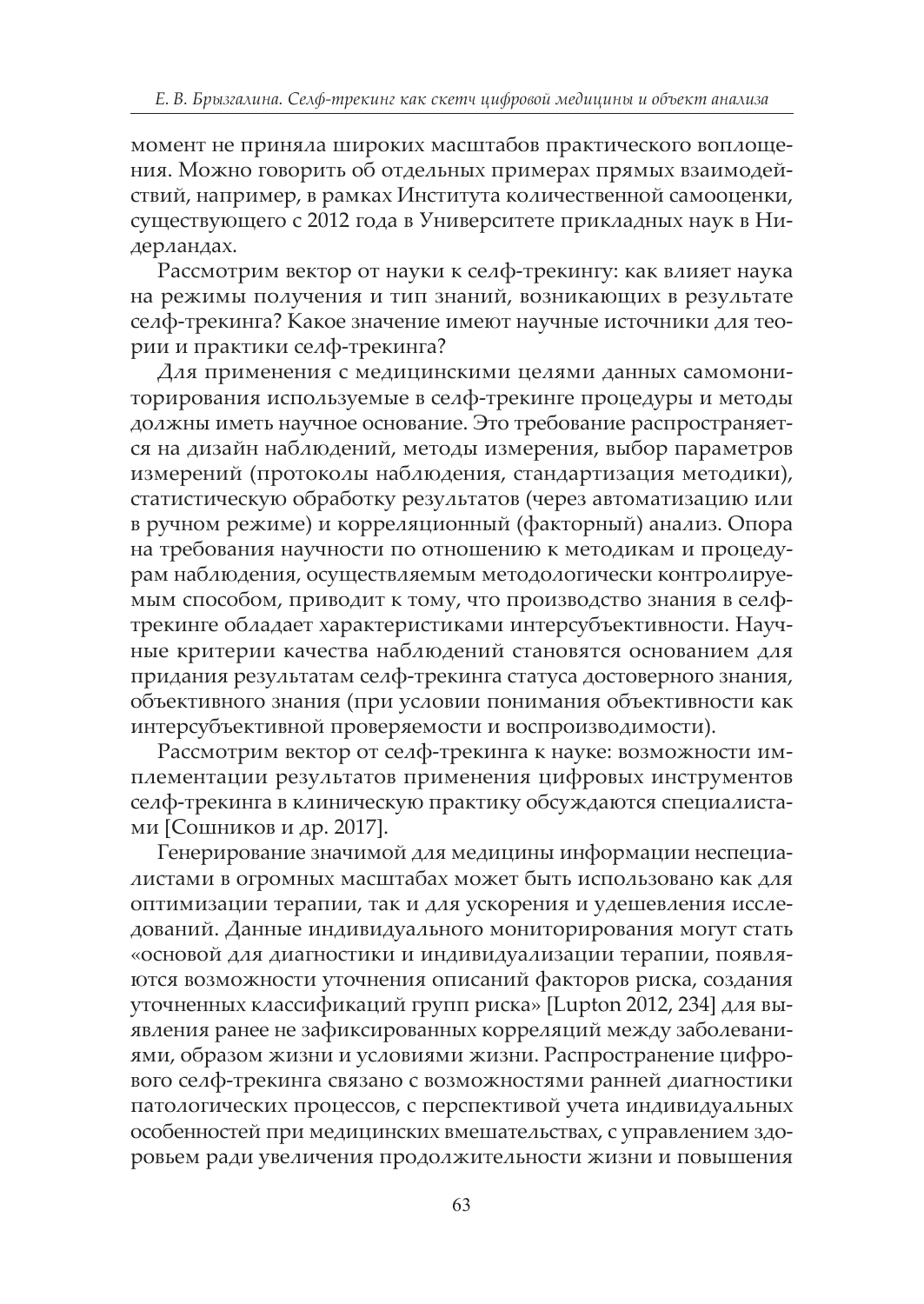ее качества, с оптимизацией обращения в медицинские учреждения. Цифровое мониторирование может позволить получить более точную и дифференцированную картину состояния пациента, оценить результативность назначенной терапии, соединить данные о функционировании организма на разных уровнях с параметрами образа жизни и условий среды. На практике сегодня не наблюдается широкого сопряжения данных селф-трекинга с реалиями клинической институционально оформленной медицины. Не решен, как отмечает А. В. Владзимирский, вопрос об обоснованности сопряжения практики использования носимых устройств самонаблюдения и самоконтроля с клиникой: «Целесообразность применения носимых устройств в практической медицине остается практически не изученной» [Владзимирский 2016, 7]. Гетерогенные наборы данных открывают широкие возможности для здравоохранения и требуют оценки изменений в эпистемических критериях того, что считается «знанием» [Dhar 2014].

Результатом селф-трекинга является знание, отличающееся рядом особенностей: знание, связанное с собственным телом человека и/или миром жизни производителя знаний; практическое знание, значимое для самоуправления повседневным поведением субъекта; знание, считающееся субъектом объективным до такой степени, чтобы легитимизировать изменения в поведении [Heyen 2020]. Перечисленные особенности знаний, являющихся результатом самонаблюдения при поддержке цифровых устройств и технологий, позволяют говорить о тех, кто осуществляет получение этих знаний, как о представителях «личной науки». Селф-трекинг имеет шансы стать ярким проявлением перехода к «Me Medicine» [Dickenson 2013]. О научном статусе свидетельствует ориентация на научные процедуры и методы, а о личной направленности – совпадение исследователя и подопытного, получение результата исходя из личных целей и для собственного практического применения. Отличие знания, являющегося результатом «личной науки», от личного опыта состоит в том, что оно приобретается не автоматически в повседневной жизни – процесс его получения выстраивается целенаправленно в границах рутинных практик и контролируется самим человеком.

Возникает резонный вопрос: являются ли выводы, получаемые в ходе селф-трекинга, простым подтверждением на личном примере обобщенных научных представлений или имеет место действительно новое знание? Исследователи отмечают, что имеет место «удивительная банальность, ожидаемость и тривиальность инсайтов,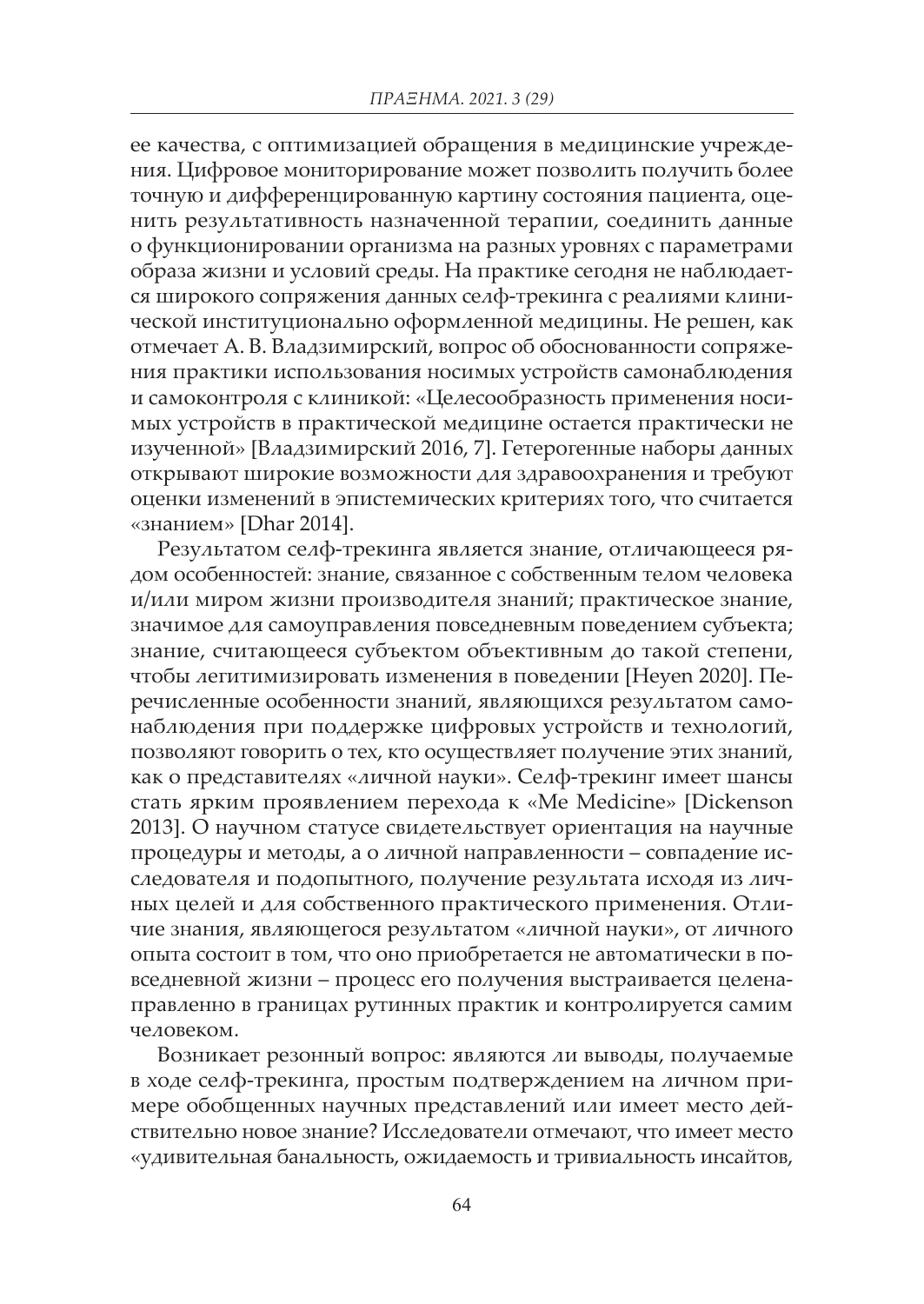полученных с помощью самоконтроля» [Duttweiler, Passoth 2016, 28]. Однако, по нашему мнению, вывод о применимости общей закономерности, считающейся установленной, к конкретному индивиду можно считать нетривиальным результатом. В этом и состоит фактическая особенность персонализированной медицины как знания. Если в селф-трекинге отслеживаются известные параметры или установленные причинно-следственные/корреляционные связи, то можно говорить о возможности пополнения за счет селф-трекинга эмпирического базиса науки, о потенциальном вкладе цифрового самомониторирования в пул научных данных, который пополняется без предварительных гипотез на основании интереса человека к динамике личных параметров, их визуальному выражению или последующему поиску ассоциаций. Если по итогам мониторирования субъект переходит к практическим действиям – конкретные параметры испытывают воздействие со стороны человека, а действия факторов преднамеренно изменяются человеком, то это уже самоэкспериментирование, в ходе которого выдвигаются гипотезы, формируется некий дизайн исследования, производятся деятельностные воздействия и отслеживаются их результаты, происходит проверка гипотез (например, я предполагаю, что увеличение интенсивности физических упражнений коррелирует с физической болью в колене, я меняю интенсивность упражнений, я мониторирую боль, я ищу корреляцию между физической нагрузкой и болевыми ощущениями). Когда рынок не предлагает подходящих для целей мониторинга продуктов, пользователи сами разрабатывают (дорабатывают) необходимые программные решения, являющиеся экспериментальными [Heyen 2016b]. Самоэкспериментирование как средство производства научных знаний легализуется в цифровой медицине в формате самообследований. В свете перспектив персонализированной медицины на базе селф-трекинга формируется представление о так называемых «клинических испытаниях №-of-1», то есть о клинических испытаниях на отдельных лицах [Schork 2015].

В целом вопросы воздействия результатов селф-трекинга на институционально оформленную науку нуждаются в дополнительных исследованиях: какими могут быть механизмы включения данных, полученных в рамках селф-трекинга, их обобщения в общем пуле медицинских данных в рамках институционально оформленной науки? Принимает ли институционально оформленная наука результаты самоэкспериментирования как соответствующие критериям научности данные? Отметим, что в дискурсе об этом доминирует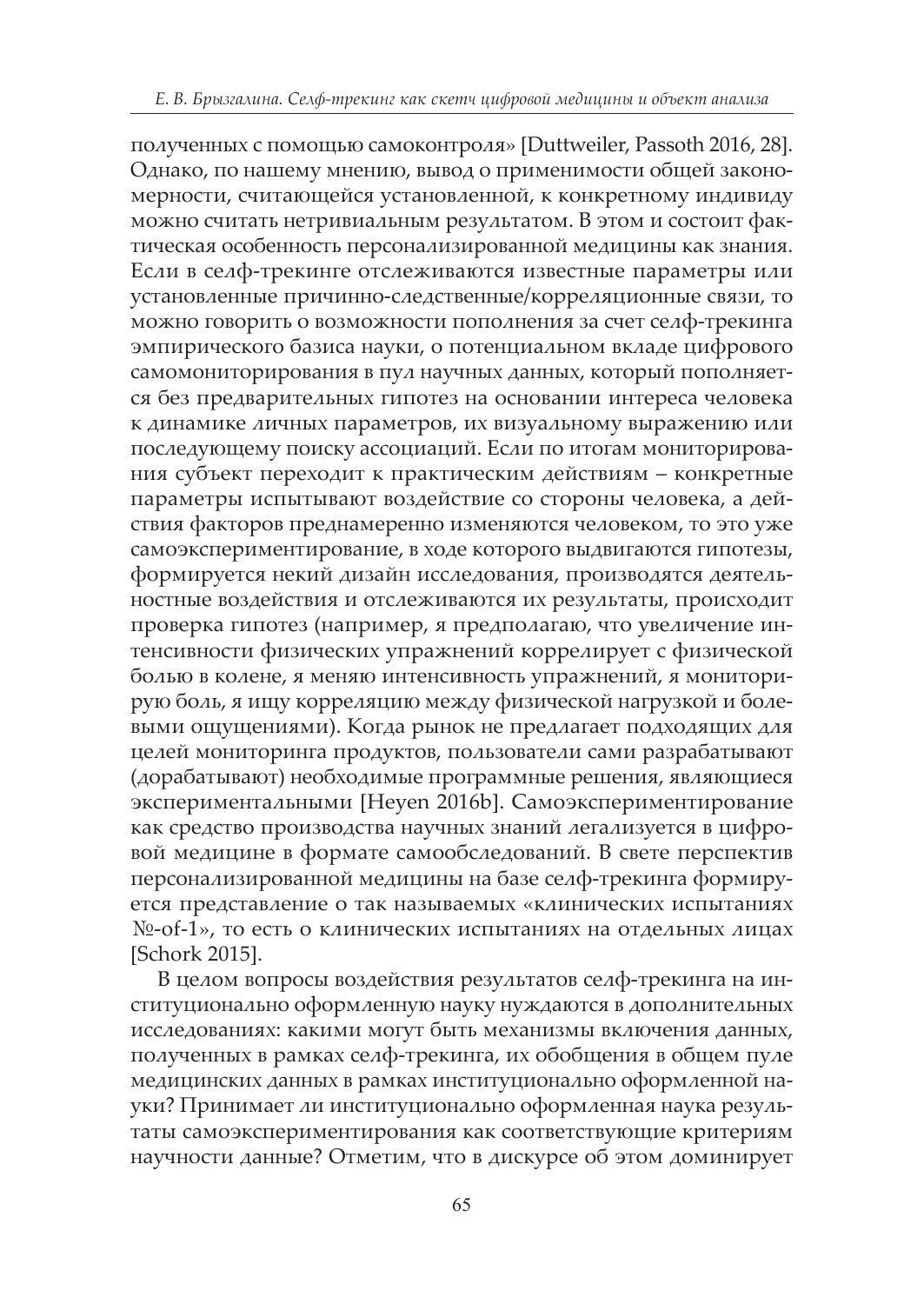сомнение в высоком потенциале селф-трекинга для профессиональных научных проектов [Strasser et al. 2019].

Возможности установления корреляций и ассоциаций между результатами внеклинического селф-трекинга и немедицинскими сведениями (сведения об активности в социальных сетях, записи актов гражданских состояний, данные о финансовом поведении и прочее) создают инструменты, ведущие к появлению результатов вне предметных дисциплинарных полей и предметных методологий. Процесс получения таких исследовательских результатов находится вне пределов этического контроля, хотя может быть состыкован с результатами клинических биоэтически регулируемых исследований и практик [Ritter 2015].

Специалисты в области социально-гуманитарных наук указывают на ряд культурных, социальных, этических проблем, возникающих как следствие расширения гражданского самоконтроля за здоровьем в контексте перехода к персонализированному здравоохранению (например, [Lupton 2012; Lupton 2013; Lupton 2015; Whitson 2013; Nafus, Sherman 2014]. Рассмотрим ключевые проблемы.

**Цифровая идентификация человека как проблема селфтрекинга**. Отметим, что не каждый субъект, осуществляющий мониторирование показателей собственной телесности, отдает себе отчет в том, что активно занимается личной наукой. Вопрос о границах личной науки в селф-трекинге деятельности еще нуждается в дополнительном исследовании.

Для субъекта самообследование с использованием цифровых продуктов всегда связано с личными эпистемическими целями. Селф-трекинг могут осуществлять лица, страдающие хроническими заболеваниями и осуществляющие мониторирование состояния здоровья по медицинским показаниям (например, контроль артериального давления после инсульта или уровня сахара в крови при диабете) с определенной периодичностью. Приверженцами практик селф-трекинга могут быть лица, практикующие самоконтроль по личным причинам, не связанным напрямую с необходимостью мониторировать значимые медицинские параметры: для самопознания, для оценки повседневных состояний и фиксации оснований вмешательства в них, для оптимизации рутинных практик на постоянной основе или периодически. В таком случае имеет место обращение к технологиям тех, кто в меньшей степени нуждается в медикализации жизни, но на фоне технооптимизма готов самостоятельно включиться в практики управления жизненными проявлениями. Апелляция к нарциссическим наклонностям поль-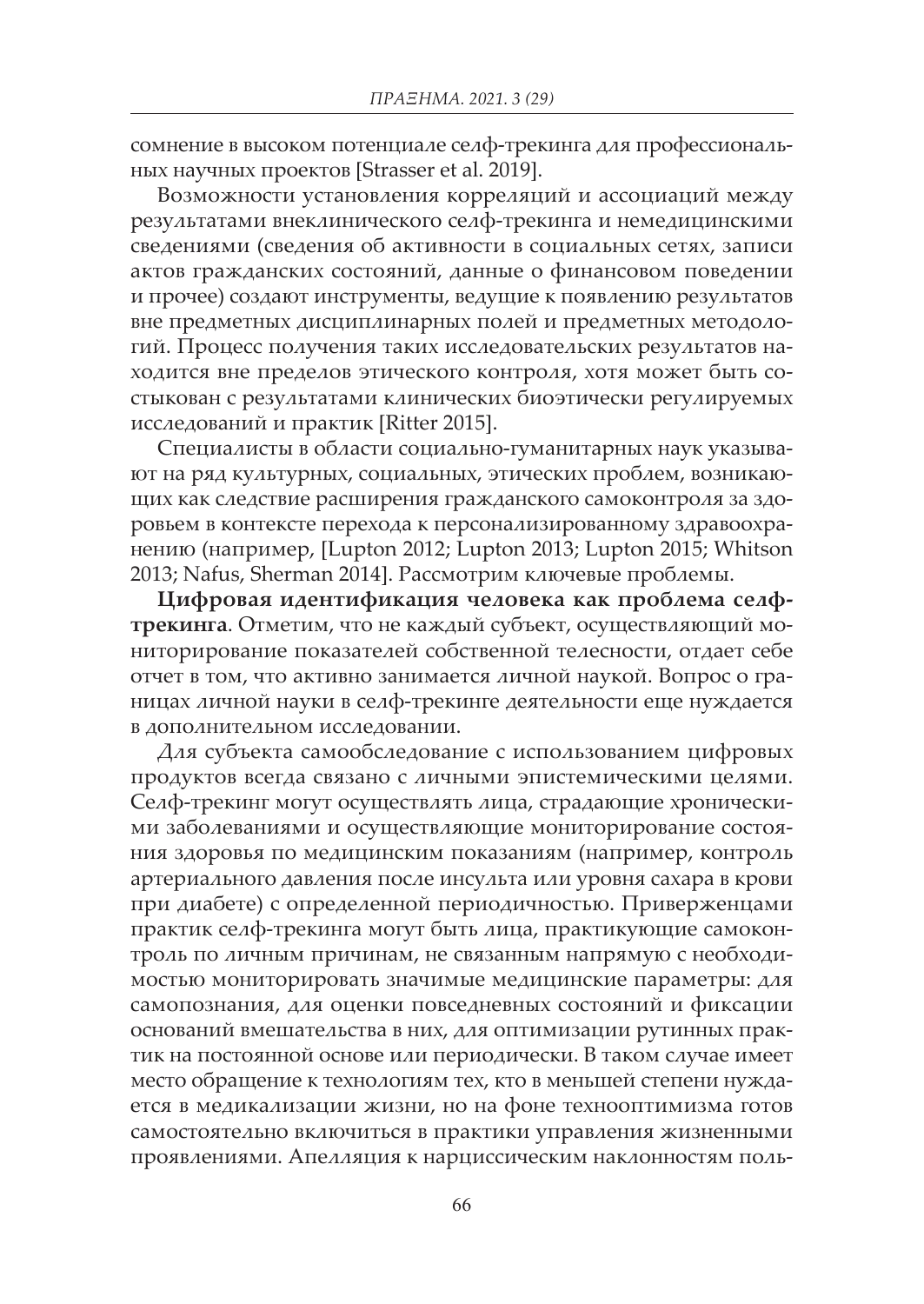зователей различных гаджетов и приложений поддерживается включением субъектов в специализированные сообщества на базе цифровых платформ для обмена данными. В литературе присутствуют варианты классификации субъектов селф-трекинга по мотивации пользователей – целенаправленный, документирующий, диагностический, вознаграждающий, фетишизированный [Rooksby et al. 2014], а также по характеру отношений пользователей к используемым продуктам (инструмент, игрушка, наставник) [Lyall, Robards 2017]. В последнем случае цифровые продукты для самоконтроля здоровья рассматриваются как обладающие атрибутированием субъекта, когда выполняют педагогическую функцию, обучая людей тому, как действовать во имя здоровья и продуктивности. Таким образом, личные эпистемические цели субъектов селф-трекинга связаны как с прикладными нуждами, так и с экзистенциальными задачами самоидентификации.

Селф-трекинг может быть рассмотрен одновременно и как проявление, и как фактор трансформации отношения людей к собственному здоровью и их идентичности. Представление о самопознании через цифру становится лозунгом отдельных индивидов и социальных движений. Например, движение «Количественная самооценка», возникшее в США, объединяет людей, стремящихся получить представления о своем здоровье и поведении через сбор данных о теле и рассматривающих цифровые устройства и приложения как важный путь к пониманию самого себя. Самоидентификация на основе самоощущений заменяется идентификацией с опорой на измеряемые параметры, трактуемые как объективные данные. Человек нивелируется до статуса объекта научного рационального познания, которое заменяет субъектный уровень самопредставлений [Ruckenstein 2014]. «Когда мы количественно определяем себя, нет необходимости видеть сквозь наше повседневное существование истину, похороненную на более глубоком уровне. Вместо этого "я" наших самых тривиальных мыслей и действий, "я", которое без технической помощи мы едва ли могли бы заметить или вспомнить, понимается как "я", которое мы должны узнать», – эти слова фактически являются манифестом адепта селф-трекинга Гари Вольфа [Wolf 2010]. Газета The Guardian еще в 2015 году, выделяя причины, по которым следует проявлять осторожность при использовании технологий селф-трекинга, назвала их «селфи-палкой для души» [Chamorro-Premuzic 2015]. Критическое отношение к такому подходу опирается на неприятие редукционистского характера цифровых данных как единственного основания самоидентификации,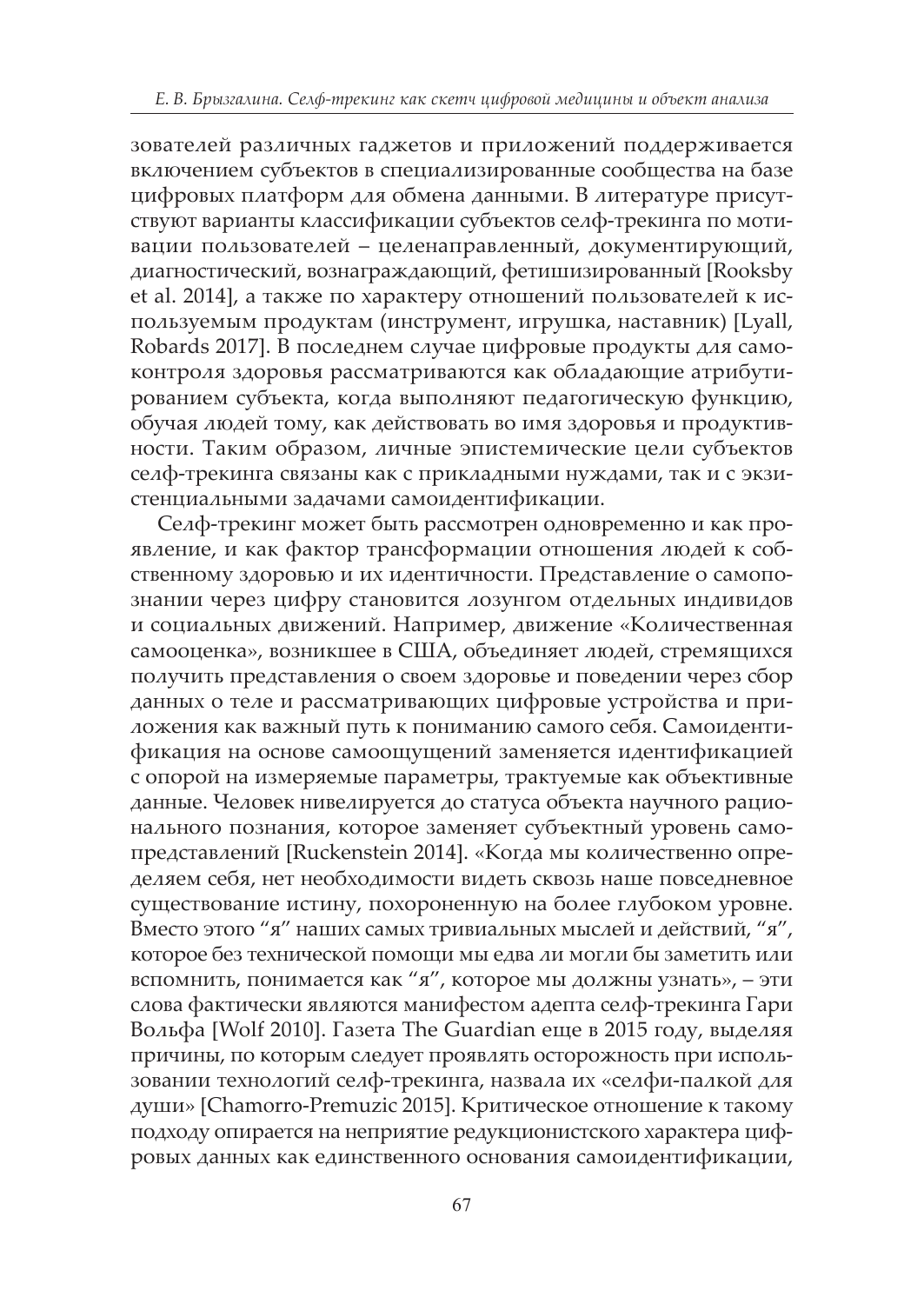на указание на несводимость к простым алгоритмам связей между отслеживаемыми переменными (например, прибавкой/потерей веса и здоровьем). Чрезмерное доверие к числовым параметрам снижает внимание к субъективному опыту проживания, не учитывает зависимость режимов измерений от социального контекста, от встроенных в алгоритмы оценочных суждений [Boyd, Crawford 2012]. Человек подстраивает свое поведение под количественно заданные идеалы здоровья, под заданные нормы хорошего самочувствия. Так, например, приложения, направленные на количественную оценку репродуктивной активности, устанавливают нормативные представления о «качественном сексе», поддерживают гендерные и сексуальные стереотипы, сводя тем самым сексуальный опыт к измеримым параметрам [Lupton 2015]. Вера в объективность таких параметров подкрепляется процедурами перепроверки данных в результате коммуникации с другими пользователями цифровых продуктов и при многократной проверке данных, получаемых от одного человека. Эта значимая с точки зрения статуса знаний ситуация снижает для пользователя технологий критичность восприятия тех методологий и теоретических конструктов, которые лежат в основе процедур фиксации данных. Возникает достаточно тонкий механизм социального контроля, регулирования поведения субъектов в соответствии с заданными социальными представлениями, которые могут преследовать цели, далеко отстающие от задач поддержания личного и общественного здоровья. Очевидно, что в этом случае не достигается провозглашаемая цель применения технологий цифрового мониторирования здоровья, а именно не достигается подлинная персонализация диагностических и клинических подходов. Заданность количественных пределов нормы и патологии, лежащих в основе мониторирования, подрывает саму идею персонализированной медицины, а последовательное проведение идеи персонификации подвергает пересмотру понятие «норма».

Рассмотрение числовых параметров вне более широких контекстов (культурного, экологического, экономического и других) упрощает сложность человеческого бытия, понимание здоровья и патологии, сводя их к явным, подлежащим фиксации отдельным параметрам. Визуальное становится преобладающим над психологическим, тактильным, экзистенциальным. Идентичность, сформированная таким редукционистским способом, получила в литературе наименование «квантифицированная идентичность» [Гребенщикова, Тищенко 2020].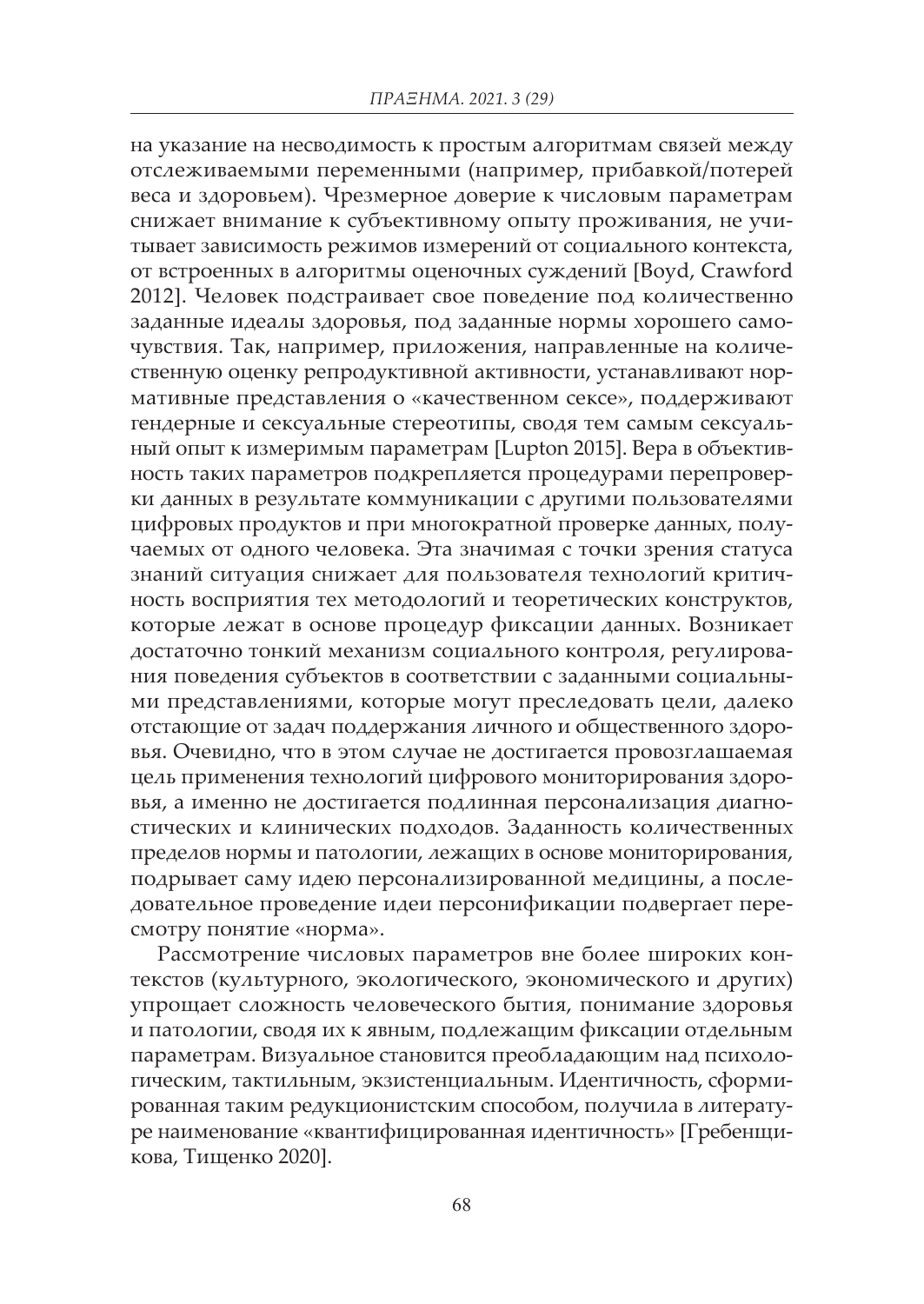Понимание качественной размерности измеренных параметров может переломить тенденцию редукционизма, сместив акценты на более метафизические способы самоидентификации. Количественные данные, выраженные на языке цифры, могут быть состыкованы с другими уровнями самопонимания для достижения более высокого уровня целостности при складывании идентичности. Тенденция усиления значимости измеримых данных для самопознания и идентификации актуализирует задачу поиска адекватной методологии такой «стыковки» и понятийного аппарата для этого.

Технические устройства для самоконтроля имеют следствием самообследование и самосовершенствование, что неизбежно обращает нас к проблематике биополитического управления, развиваемой Мишелем Фуко [Foucault 1977]. Расширение личного участия в вопросах здоровья в формате мониторирования невозможно трактовать однозначно лишь как путь к улучшению здоровья. Использование устройств и приложений для самоконтроля становится базой для развития экстремального технонаучного отношения к вмешательствам в собственную телесность [Юдин 2016] как на психологическом уровне (нарциссизм, стремление к исключительности), так и на биологическом (биохакинг).

**Селф-трекинг как социальная практика**. Расширение возможностей личного участия в получении значимых данных, как ожидается сторонниками селф-трекинга, будет иметь следствием улучшение состояния здоровья, поскольку осознанное отношение к своей телесности в большей степени соответствует ценностям автономии человека, чем внешний надзор и дисциплинарные взыскания. Самоконтроль не воспринимается человеком как поведение, навязанное извне, а передача результатов мониторирования не рассматривается как передача персональных данных. С позиции биоэтической перспективы этот вариант рассматривается как способ возвращения в медицину понимания субъектности здорового человека и пациента при условии нахождения адекватных форматов совмещения объективных параметров состояний, сведений об образе жизни с субъективными режимами бытия субъекта. Обратим внимание, что фигуры речи, используемые при продвижении приложений и устройств, направлены на позиционирование человека как субъекта действий, который ставит цели и имеет в виде технических помощников инструменты для подчинения (контроля) заболеваний и состояний. При этом не говорится о возможной перспективе подчинения самой человеческой жизни задачам постоянного самоконтроля, о перспективе появления зависимостей от обновления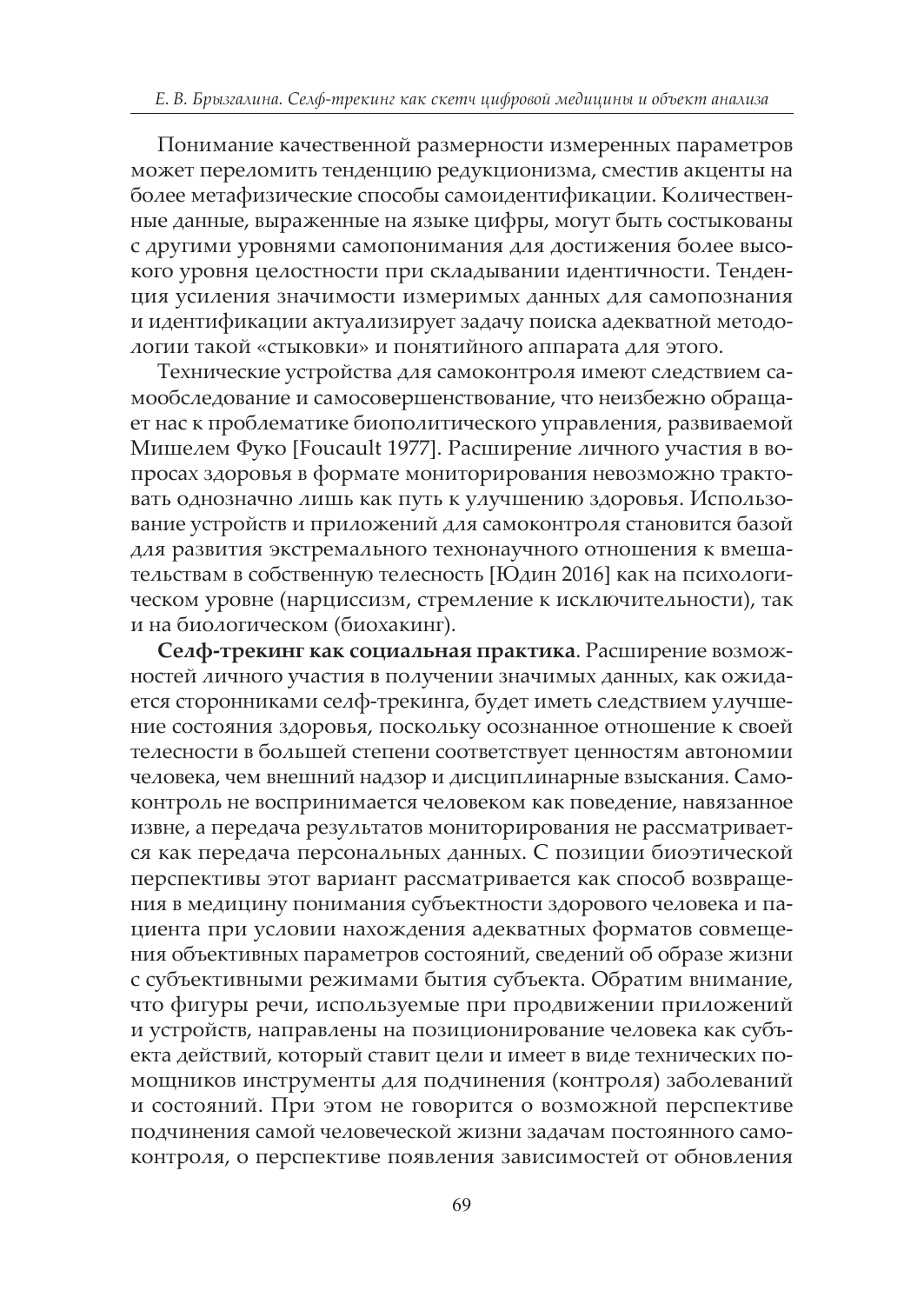имеющихся и появления на рынке новых продуктов. Конечно, нужны дополнительные исследования относительно различных трактовок стейкхолдерами цифровой медицины понятия «зависимости/ независимости».

Практическое использование результатов селф-трекинга для индивида может касаться активностей, связанных с медициной (диета, физическая активность и прочее). Практические действия после селф-трекинга могут относиться к обыденным практикам, не связанным с медициной: так, установив связь между употреблением алкоголя и сосредоточенностью, человек может вводить самоограничения на употребление вина, например, перед важными встречами или переговорами. При этом наряду с позитивными эффектами даже частичная замена доступа к медицинской помощи доступом к устройствам мониторирования может заставить пациентов принимать ошибочные решения: некорректно оценивать диагностические данные или выбирать неэффективные методы лечения. Сбои в работе гаджетов и приложений могут предоставить пользователю ошибочную информацию. Но даже при допущении корректности работы устройств и верных выводов из данных путь от знания до действия в соответствии с этим знанием непрямой. Нильс Б. Хайен [Heyen 2020a] считает, что вопрос о том, в какой степени результаты становятся основанием для личностной идентификации изменения поведения человека по отношению к своему здоровью, открыт. Цифровое мониторирование здоровья рождает дополнительные риски несанкционированного доступа к чувствительной для индивида информации третьих лиц. В литературе уже описаны примеры взлома медицинских приборов на расстоянии [Marks 2014].

Вовлеченность в самоконтроль за состоянием здоровья может нарастать за счет различных форм поощрения такого поведения и социального порицания невовлеченности в практики селф-трекинга. Гаджеты и продукты поощряют пользователей в желании делиться результатами, проводить сравнение параметров между пользователями, в том числе в динамике. Поддержанию интереса к этому способствует геймификация процесса сбора информации и визуализация результатов контроля. В этом важно видеть противоречие между индивидуальной нацеленностью самоконтроля, связанного с эгоизмом, индивидуализмом и даже нарциссизмом, и в итоге общественным характером этих практик.

Если сравнивать нецифровые форматы самоконтроля (ведение дневника пациента, визуализация изменений веса и прочее) с циф-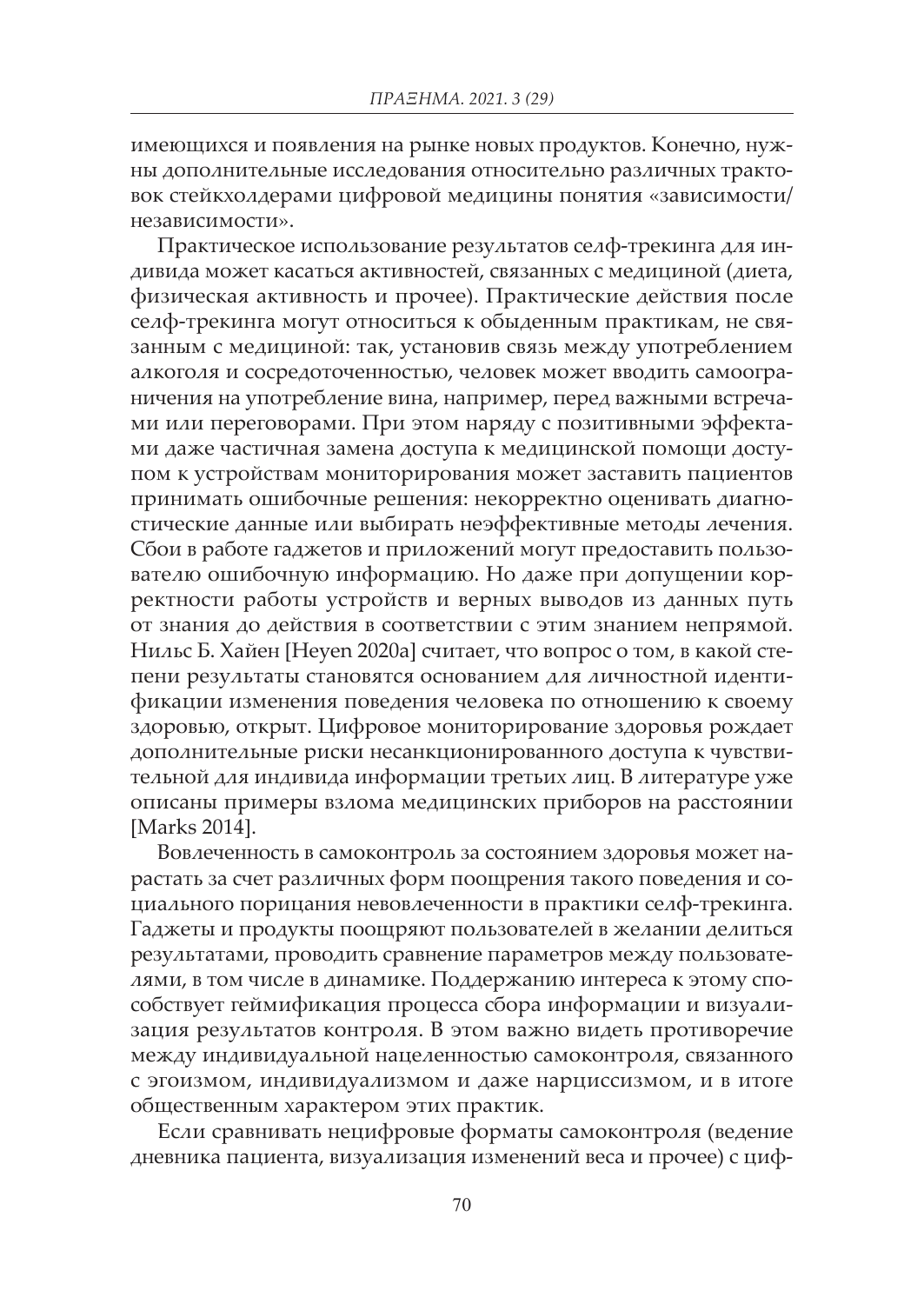ровыми, то следует обратить внимание на локальное распространение первых – внутри коммуникации пациент – врач. Современные цифровые продукты для селф-трекинга дают возможность расширять сферы коммуникативного использования данных. Селфтрекинг становится дополнительным основанием формирования социальных структур. Например, пользователи продуктов для цифрового мониторирования могут образовывать социальные группы, объединенные общими интересами и целями (страдающие диабетом, желающие похудеть, сражающиеся с вредными привычками и т. д.). При размещении данных селф-трекинга на специальных платформах и в социальных сетях, при коммуникации внутри групп происходит опубличивание личных параметров, обмен личными данными и результатами воздействий на телесность. Коммуникация в таких форматах может поддержать человека в борьбе с вызывающей беспокойство ситуацией, но может и усугубить субъективное переживание через сравнение с ситуациями других членов группы, ведь складывающаяся практика цифрового селф-трекинга фокусируется на тех аспектах жизни человека, которые, по сути, являются негативными (стрессогенными, беспокоящими, болезненными).

Селф-трекинг связывает человека сетью наблюдения более мощной, чем внешний контроль. За счет социальных практик самоконтроль с помощью цифровых устройств получает статус обыденного, рутинного действия, а сопровождающий внешний контроль мониторирования индивидуального здоровья, подчас скрытый внутри устройств и продуктов через нормирование показателей, стирает границу между приватным и общественным. Эффекты уже наблюдаемы с распространением корпоративной культуры, поощряющей мониторирование прямо на рабочих местах как элемент корпоративных «оздоровительных программ», которые, например, включают предложение более низких страховых взносов на основе считывания информации об активности техническими устройствами [McGregor 2014; Olson 2014a; Olson 2014b]. Для работодателей возможность отслеживать связанные с производительностью работников параметры их организмов трактуется как деятельность, нацеленная на оптимизацию рабочего времени, на оздоровление сотрудников, на то, чтобы добавить «дружескую конкуренцию» для улучшения психологического климата в коллективе и повышения производительности. Однако критики обращают внимание на то, что в случае использования индивидуального мониторирования в «производственных целях» крайне трудно определить, насколько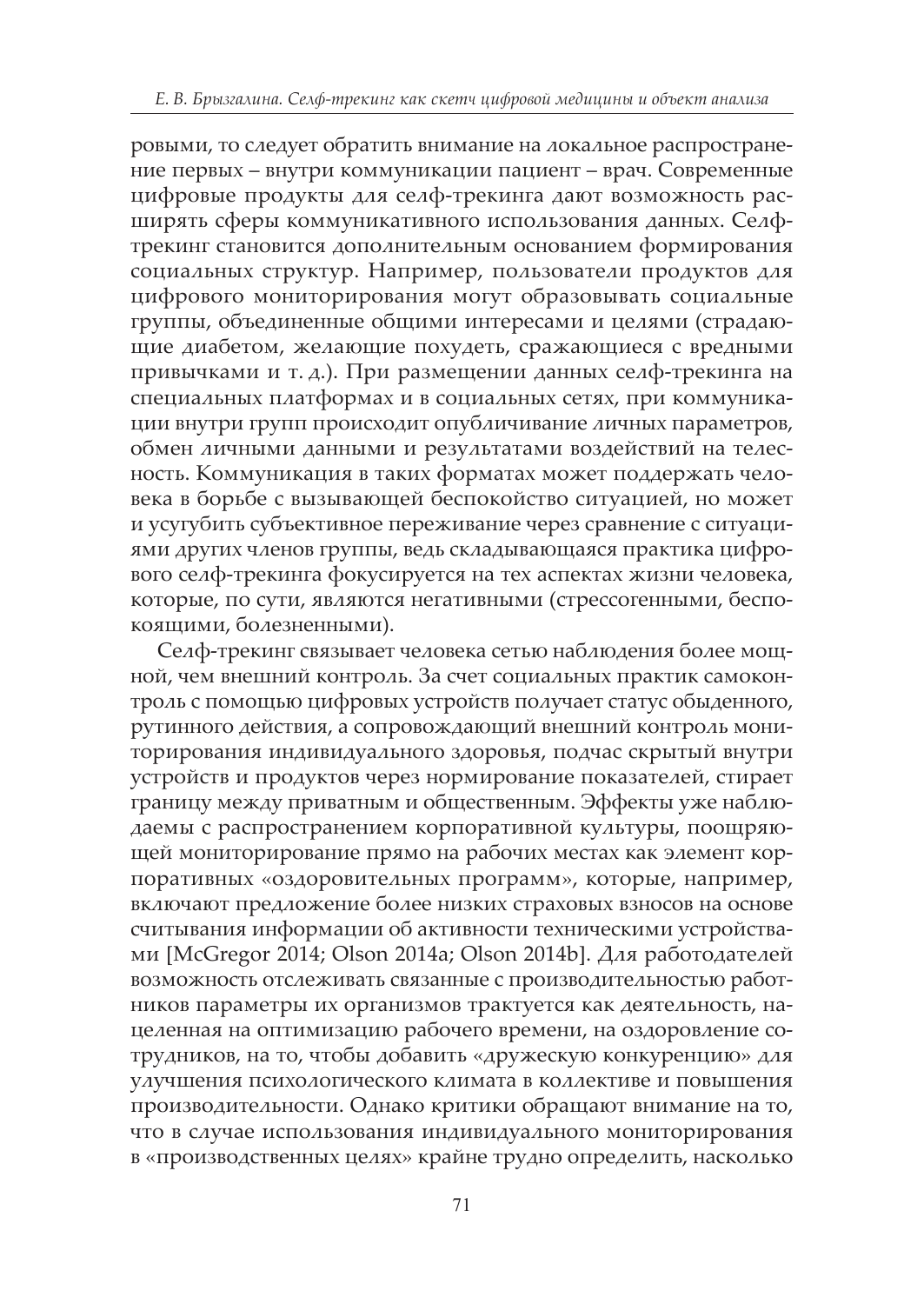добровольно участвуют в практиках мониторирования наемные работники [Till 2014]. Для обозначения ситуации, когда люди осуществляют посредством устройств и приложений неоплачиваемый труд по сбору и передаче данных о своем здоровье, а производители продукции для селф-трекинга превращают сгенерированные данные в коммерческий товар, в литературе используется понятие «цифровой труд» [Terranova 2000]. Начинаясь как данные, полученные ради личных целей, затем результаты цифрового мониторирования становятся в процессе передачи в публичное пространство, по сути, общественными данными. Анонимизация (хотя это требует отдельного обсуждения) лишает человека возможности отозвать свои данные или отследить их путь. В литературе отмечается, что практики генерирования данных делают их частью больших сетей и экономик, когда пользователи не знают об этом [Andrejevic 2014].

**Селф-трекинг в контексте дискурса об ответственности**. Сторонники расширения использования цифровых ресурсов в качестве позитивного эффекта ожидают повышение ответственности здорового человека и пациента за состояние и образ жизни, поскольку каждый человек, использующий цифровое мониторирование, становится и бенефициаром персонализированной медицины. Европейская комиссия в так называемой «зеленой книге», призванной стимулировать дискуссии по теме мобильного здравоохранения на европейском уровне, заявила, что «решения в области мобильного здравоохранения поддерживают изменение роли пациентов с довольно пассивной на более активную роль» [European Commission 2014, 5]. Это изменение трактуется как фактор, который может «способствовать расширению прав и возможностей пациентов, поскольку они могут управлять своим здоровьем более активно, жить более независимой жизнью» [European Commission 2014, 3]. В сознании пациентов формула «Мое здоровье – это ответственность моего врача» заменяется новым мышлением: «Мое здоровье – это моя ответственность, и у меня есть инструменты для управления им» [Swan 2012, 108]. За счет полученных при мониторировании данных пациент может принимать активное участие в обсуждении и принятии решений, запрашивать второе мнение от специалистов, брать информацию для понимания данных в открытом доступе, вовлекать третьих лиц в сбор и обработку информации.

Демократизация получения медицинских данных посредством гаджетов стала новым витком технологического обеспечения демократизации отношений в медицине подобно тому, как упрощение использования и калибровки термометров в середине XIX века сни-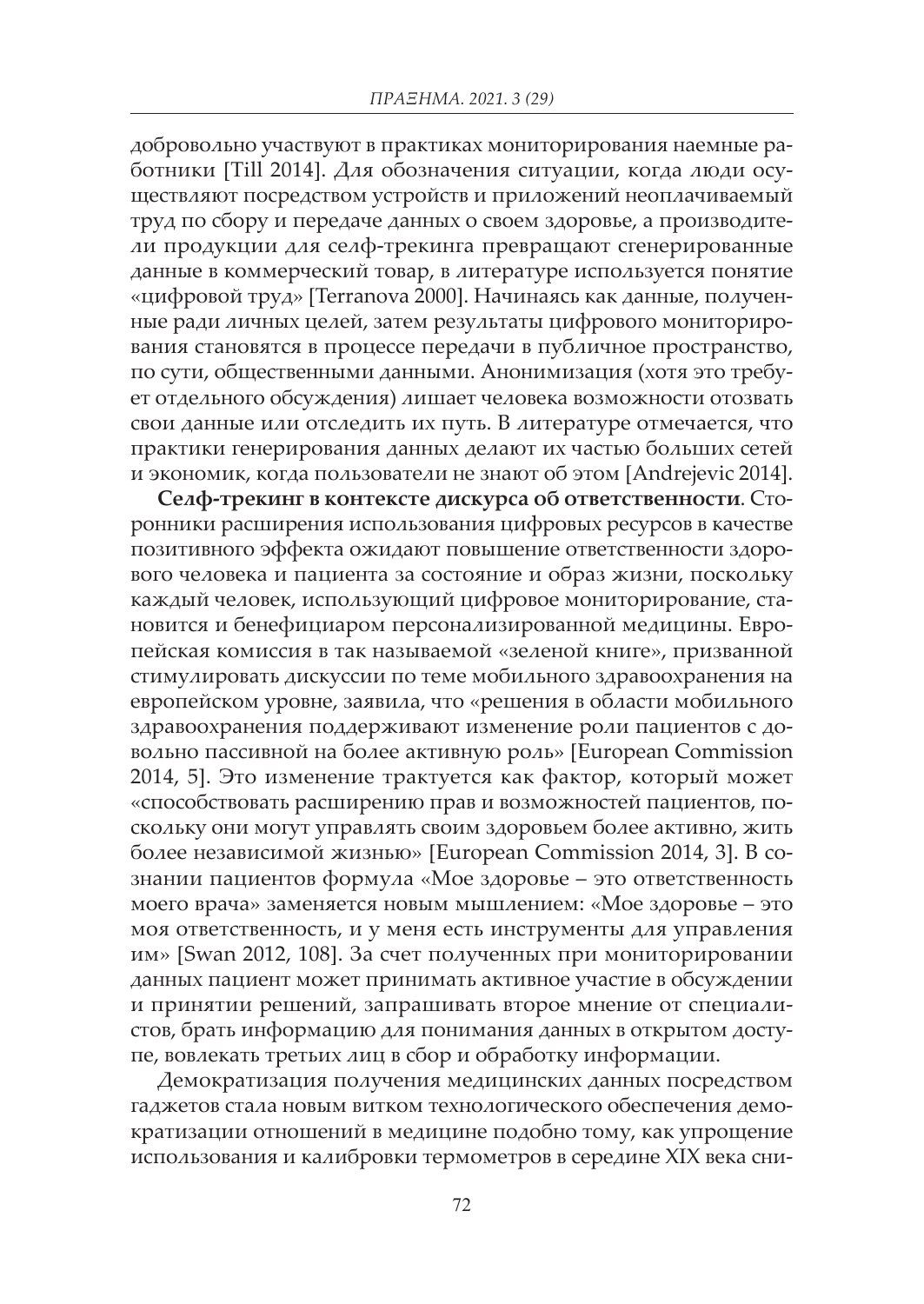зили статус измерения температуры, позволив пациентам самим судить о болезни, или как распространение весов для ванной в конце 60-х – начале 70-х годов XX века трансформировало жизнь людей, следящих за своим весом. Эрик Тополь, будучи последовательным сторонником «демократизации медицины», трактует использование персональных цифровых устройств контроля за здоровьем как «момент Гутенберга в медицине». Он сравнивает приобретаемый пациентами контроль над знаниями о собственных состояниях с выходом знаний из-под контроля элит при помощи печатного станка [Topol 2015].

Цифровая медицина в целом значительно влияет на изменение моделей общения врача и пациента. Расширение участия самого человека в получении значимой медицинской информации трактуется как формат реального ухода от поведения в традициях инженерной (авторитарной) или патерналистской модели общения врача и пациента. В традиционных для медицины моделях пациенты практически не участвовали в принятии решений о вмешательствах в физическую и психическую целостность, а ответственность за медицинские решения и их последствия несли на себе медицинские работники. Зависимость пациентов от инфраструктуры, от решений поставщиков медицинской помощи, от полученной врачом информации делала пациента уязвимым и ставила его в подчиненную позицию по отношению к медикам и медицинским процессам.

Доступность цифровых технологий изменила ситуацию. Мелани Свон, описывая изменяющуюся при техническом оснащении медицины роль пациента, указывает: «Роль пациента начинает меняться: от минимально информированного получателя совета до активного участника, провокатора сотрудничества, обмена информацией, лидера со стороны самоконтроля, занимающегося партисипативной медициной» [Swan 2009, 513]. Врач, освобождённый от рутинных частей работы, получает возможность направить время в коммуникации на персонализированное общение на основе эмпатии и заботы, то есть уделить внимание партиципаторным аспектам персонализированной медицины. Доктор Том Фергюсон на своей персональной странице вводит понятие «электронный пациент» [Ferguson 2006]. Для принятия добровольных информированных решений в рамках партнерских моделей общения врача и пациента получаемые при селф-трекинге знания представляются как способ ухода пациента от ассиметричных подвластных отношений с врачом.

Но при внимательном рассмотрении можно заметить, что селф-трекинг проблематизирует идею получения добровольного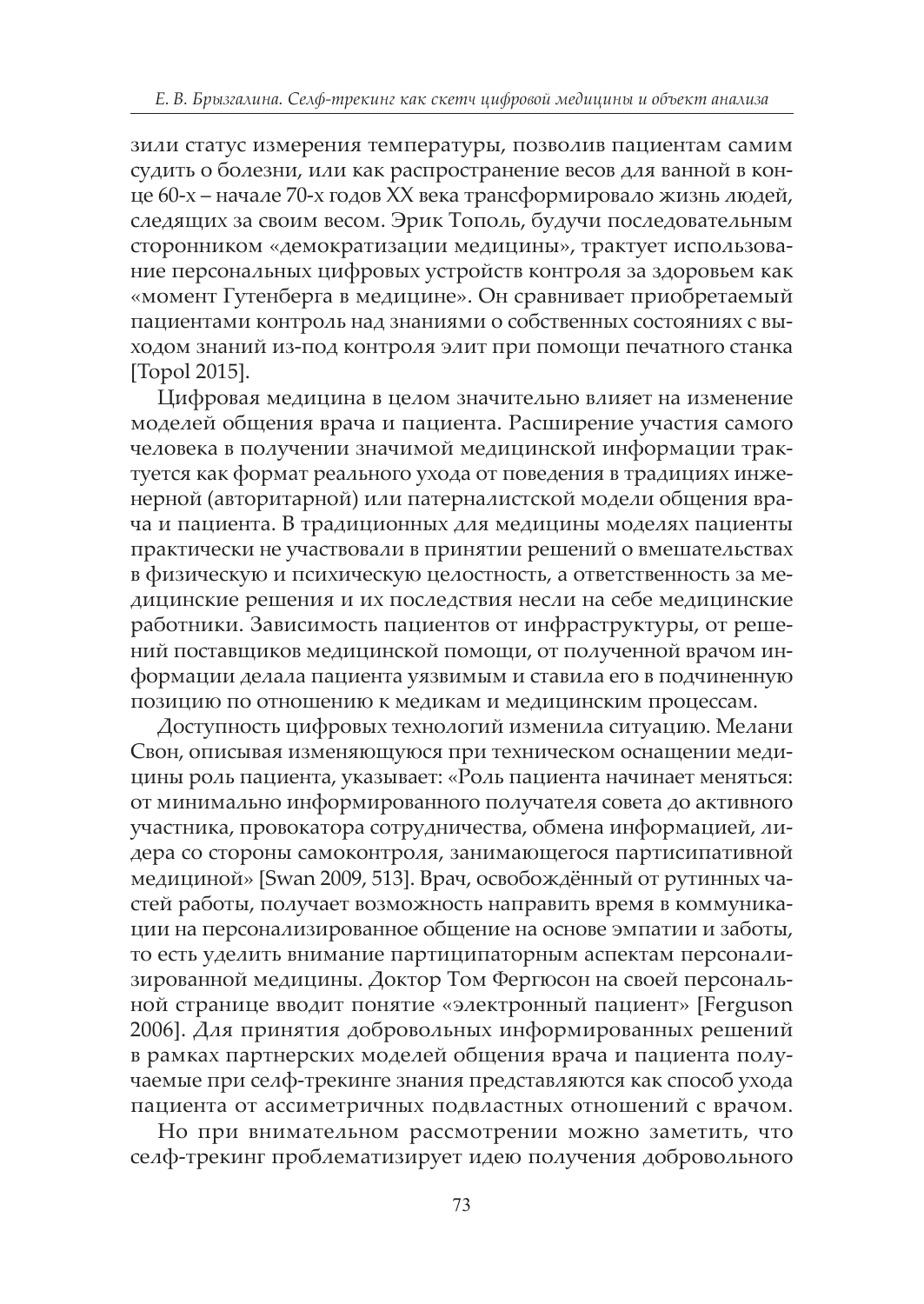информированного согласия. Насколько добровольным является решение, принятое под влиянием моды и (или) при низком уровне базовых знаний? Расширение спектра продуктов для селф-трекинга повышает требования к базовому уровню медицинской грамотности, тогда как европейские исследования показывают, что каждый второй человек обладает ограниченной медицинской грамотностью [Sørensen, Pelikan, Rothlin 2015]. Цифровая медицинская грамотность – это особый набор навыков, в котором соединены естественнонаучные и технологические знания, к которым должны подключаться и социогуманитарные знания. Цифровизация медицины может как углубить цифровой разрыв, так и способствовать его сглаживанию, что возвращает нас к вопросу о том, какой уровень информированности при согласии считать базовым, достаточным и необходимым.

Сторонники развития цифровых технологий указывают на то, что человек за счет цифровых продуктов становится активным потребителем, самостоятельно принимающим решение о сборе данных, их измерении, их отображении, обработке и предоставлении в определенном виде (например, посредством загрузки на сайты и платформы для принятия решений, значимых для функционирования организма и поведения). Человек в определенном смысле становится собственником своего здоровья, а само здоровье начинает рассматриваться как проект управления для обретения соответствий определенным медицинским и социальным режимам. «Здоровье перестает быть состоянием, которое человек проживает пассивно, неосознанно. Теперь это не только отсутствие болезни. Оно становится непрерывным процессом, имеющим два аспекта: во-первых, непрерывное осознание и контроль, а во-вторых, теоретически бесконечное улучшение, или оптимизация» [Кляйнеберг 2018, 22]. Если здоровье рассматривается как конструкт – объект выбора индивидом, находящийся в зоне его ответственности, то со стороны государства и общества может быть сформулирована претензия к тем, кто не выбрал здоровье (не ведет рациональный образ жизни, не мониторирует свое состояние и так далее). Формы такой претензии могут варьироваться в широких пределах – от порицания до дискриминации.

Дискурс об индивидуальной ответственности в государственной политике в области здравоохранения стал распространяться в США и Европе в последнее десятилетие. Его можно образно выразить в формуле «Заниматься своим собственным здоровьем – это значит заниматься общественным здоровьем». Переплетение личного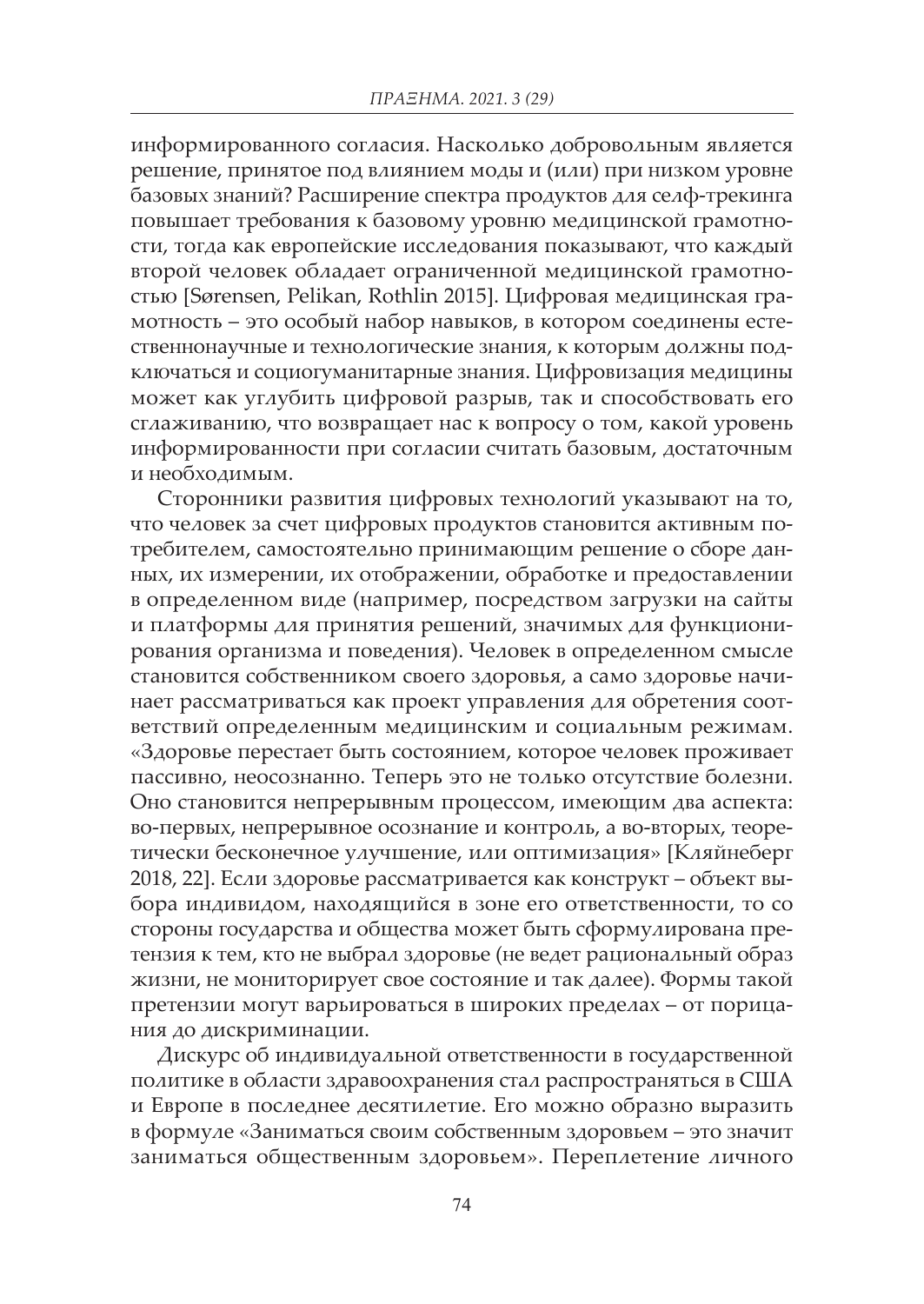и коллективного блага становится особенно отчетливым с распространением способов цифрового персонализированного селфтрекинга. Однако акцентированное внимание к личной ответственности граждан за свое здоровье с моральной обязанностью вести здоровый образ жизни может быть проявлением сворачивания программ общественного здравоохранения и минимизации ответственности государства за финансирование системы здравоохранения и социальной поддержки. Акцент на личную ответственность за здоровье может быть инструментом отвлечения внимания от экологических или социальных причин болезней. Это требует детального анализа реальных причин развития цифровой медицины в сторону устройств для самоконтроля: собственно научные медицинские доводы, взаимодействуя с экономическими и политическими факторами, оказываются зависимыми от корпоративных интересов стейкхолдеров рынка. Таким образом, за тезисом о позитивной роли цифровых устройств в повышении личной ответственности граждан за выбор в пользу здоровья может скрываться не расширение, а сужение возможностей для личного выбора, в основе которых будут не медицинские, а экономические и политические причины.

**Выводы**. Будучи проявлением цифровой медицины, селфтрекинг позволяет выделить тренды развития медицины как науки и сферы здравоохранения, подобно тому как в наброске возможно разглядеть черты будущей картины. Селф-трекинг, понимаемый как социальная практика использования цифровых технологий для сбора, мониторирования и оценивания значимых медицинских количественных параметров телесного состояния и психического статуса, является одним из проявлений современного феномена квантификации телесности. На фоне повышения значимости самоконтроля в медицине XXI века цифровизация рутинизирует практики мониторинга телесных состояний с перспективой управления ими при неоднородности отношения к селф-трекингу со стороны ключевых субъектов медицины. Специальные устройства и приложения для целей селф-трекинга имеют широкий спектр применения, а практика их использования для самоконтроля, порождая противоречивые возможности и следствия, становится предметом анализа в различных предметных областях – от медицины до философии, «сканирующей горизонт» открывающихся возможностей [Тищенко, Юдин 2015].

Эпистемический анализ селф-трекинга связан с рассмотрением статуса знания, возникающего в рамках цифрового самомонитори-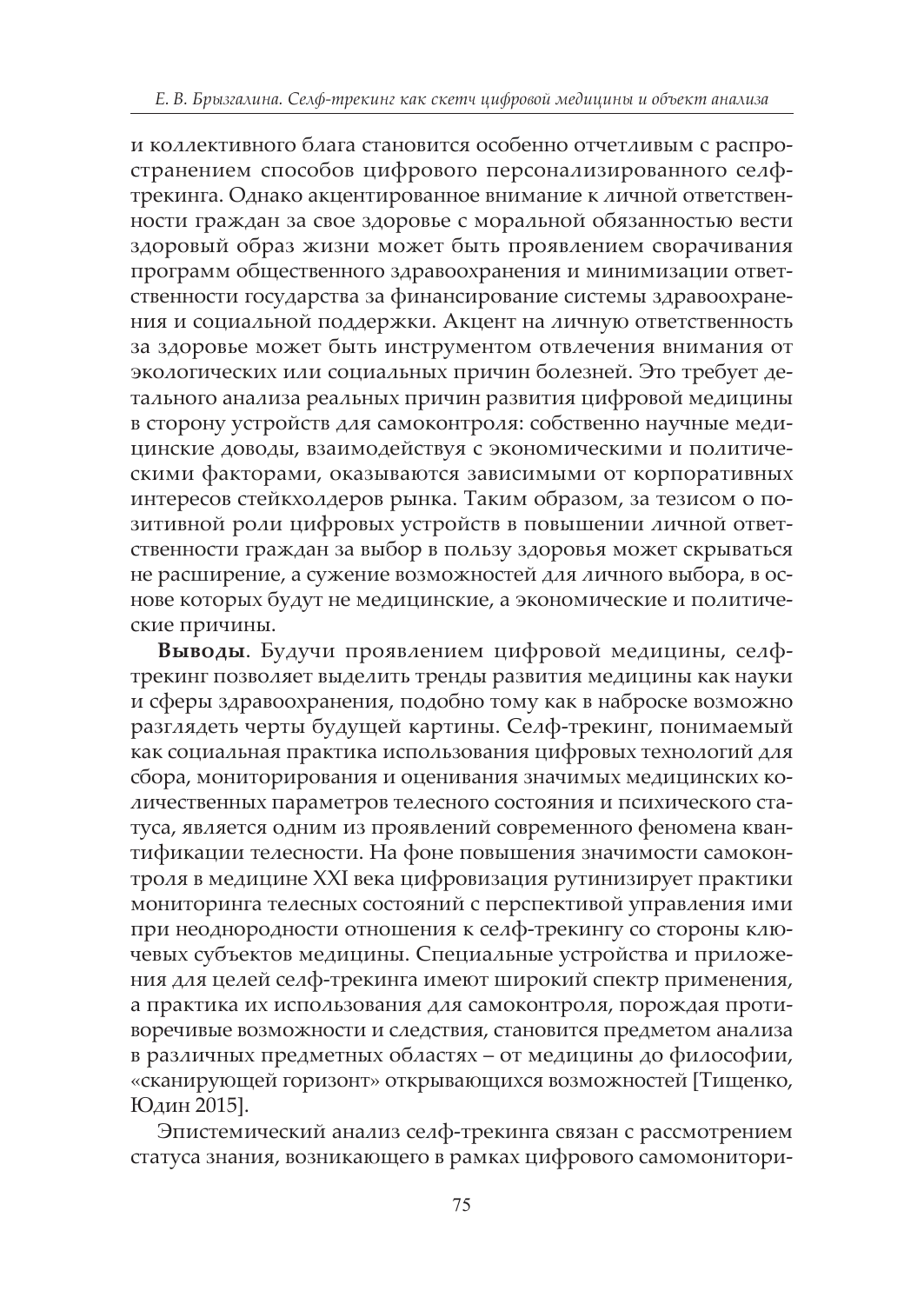рования и самоконтроля. Результатом селф-трекинга является пул данных, отличающийся такими особенностями, как связанность с индивидуальным телом и миром конкретного человека, выступающего производителем знаний; практическая направленность на самоуправление повседневным поведением субъекта; приписанная субъектом объективность, становящаяся основанием для легитимации изменений в поведении. Рассмотрение селф-трекинга в контексте «гражданской науки» позволяет зафиксировать становление новых вариантов отношений между наукой и обществом. Обладая чертами «личной науки», селф-трекинг требует прояснения реальных, имеющих практическое воплощение форм взаимодействия между гражданской и институциализированной наукой, а также оценки перспектив диалога между ними.

Условия возможности существования знания, возникающего в результате селф-трекинга, связаны с несколькими основными позициями. Во-первых, это анализ личных эпистемических целей субъекта селф-трекинга, варьирующихся в широких пределах от прагматических медицинских показаний до самопознания и представляющих по факту сложное переплетение целеполагания. При самоидентификации человека, вовлеченного в цифровые технологии самообследования и самоконтроля, происходит замена основания самоопределения: от самоощущения к количественному определению, которое зависит от социального, экономического, аксиологического контекста режимов измерений. Преобладание визуального при «квантифицированной идентичности» оставляет возможности для ухода от редукционизма и достижения более высокого уровня в понимании целостности субъекта в широком культурном и социальном контексте, что актуализирует задачу определения адекватной методологии и понятийного аппарата стыковки количественных и качественных параметров.

Социальные практики селф-трекинга связаны с расширением участия субъектов в получении значимой медицинской информации, что, с одной стороны, открывает возможности для самоконтроля и управления собственным здоровьем, с другой стороны, ведет к появлению дополнительных каналов управления поведением человека с акцентом на социальный контроль и заданную нормативность. Геймификация, визуализация, вовлеченность в целевые социальные группы повышают привлекательность практик селф-трекинга, стирая границу между приватным и общественным. Включенность медицинского самомониторирования в экономическую сферу ведет к появлению феномена «цифрового труда».

76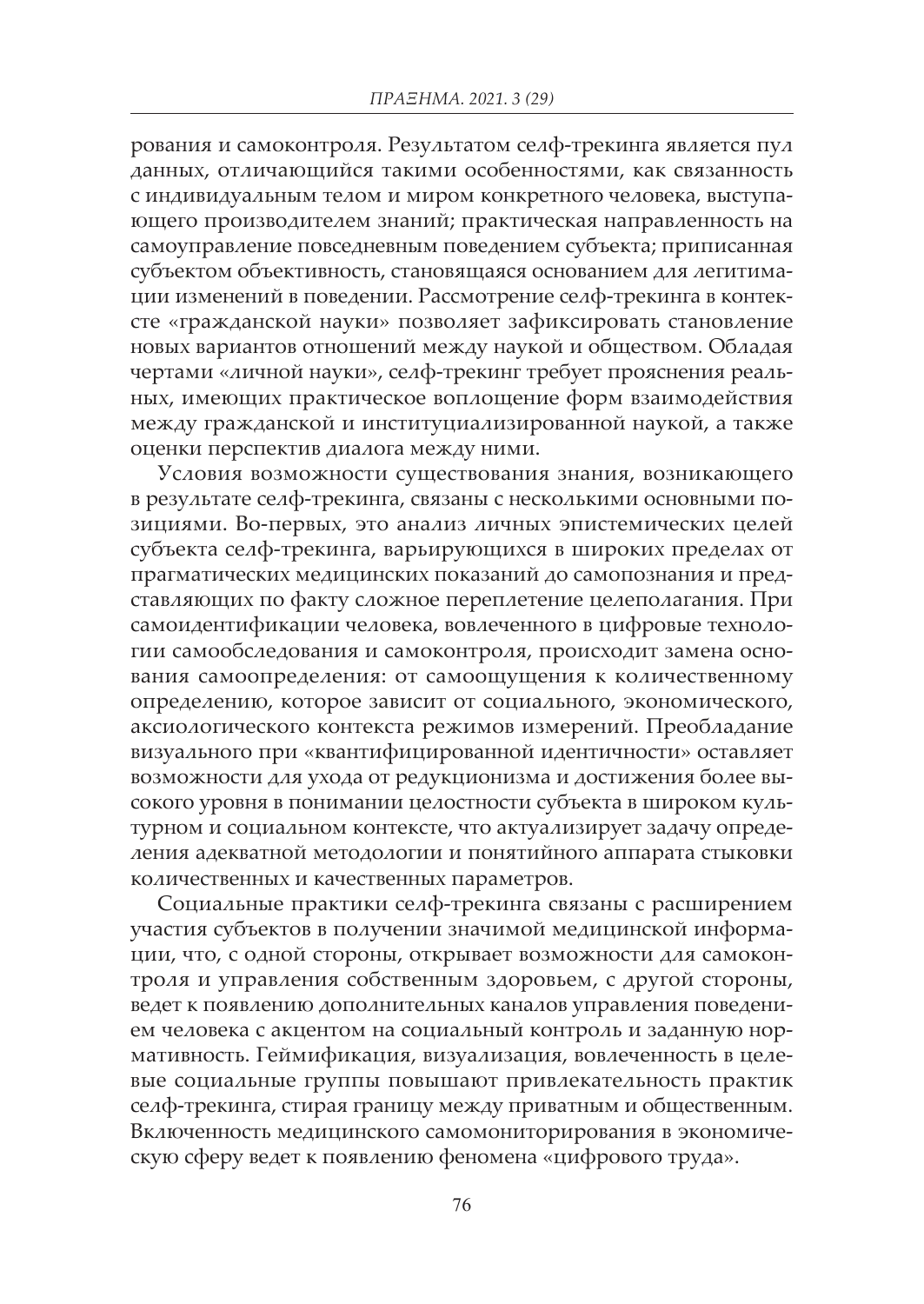Знания, ставшие для субъекта результатом селф-трекинга, могут быть фактором и проявлением изменения модели коммуникации врача и пациента в направлении антипатернализма при утверждении трактовки здоровья как управленческого проекта. В контексте «возможности – ограничения» селф-трекинг позволяет отчетливо зафиксировать запрос на концептуализацию соотношения индивидуальной ответственности и роли государства и общества в вопросах охраны индивидуального и общественного здоровья.

В данный момент как аргументы в пользу развития технологий цифровой медицины, так и опасения и страхи лежат в плоскости оценки потенциальных преимуществ и потенциальных рисков, отсутствует достаточная эмпирическая база для обобщений, позиции различных стейкхолдеров процесса не обозначены явным образом. Критическое отношение к развитию технологий самоконтроля исходит из аргументов о невозможности достижения посредством селф-трекинга заявленных целей, о наличии альтернатив цифровому самоконтролю, об угрозе для тех фундаментальных ценностных ориентиров, которые лежали в основе биоэтического регулирования биомедицины в конце XX – начале XXI века.

Социальная практика селф-трекинга опережает ее эпистемический анализ, который должен включать не только анализ статуса знаний в свете провозглашаемых и достигнутых целей, используемых для этого средств и реальных сфер применения результатов самоописания и самоконтроля. Концептуализация должна быть направлена и на выявление условий возможности получения и применения знаний в широком социальном контексте, возникающем при медикализации всех сфер жизни общества.

### БИБЛИОГРАФИЯ

- Брызгалина 2019 *Брызгалина Е. В.* Медицина в оптике искусственного интеллекта: философский контекст будущего // Человек. 2019. Т. 30. № 6. С. 54–71.
- Владзимирский 2016 *Владзимирский А. В.* Систематический обзор эффективности и значимости носимых устройств в практическом здравоохранении // Журнал телемедицины и электронного здравоохранения. 2016. № 1 (2). C. 6–17.
- Гребенщикова, Тищенко 2020 *Гребенщикова Е. Г., Тищенко П. Д.* Оцифрованное будущее медицины: вызовы для биоэтики // Философские науки. 2020. № 63 (2). С. 83–103.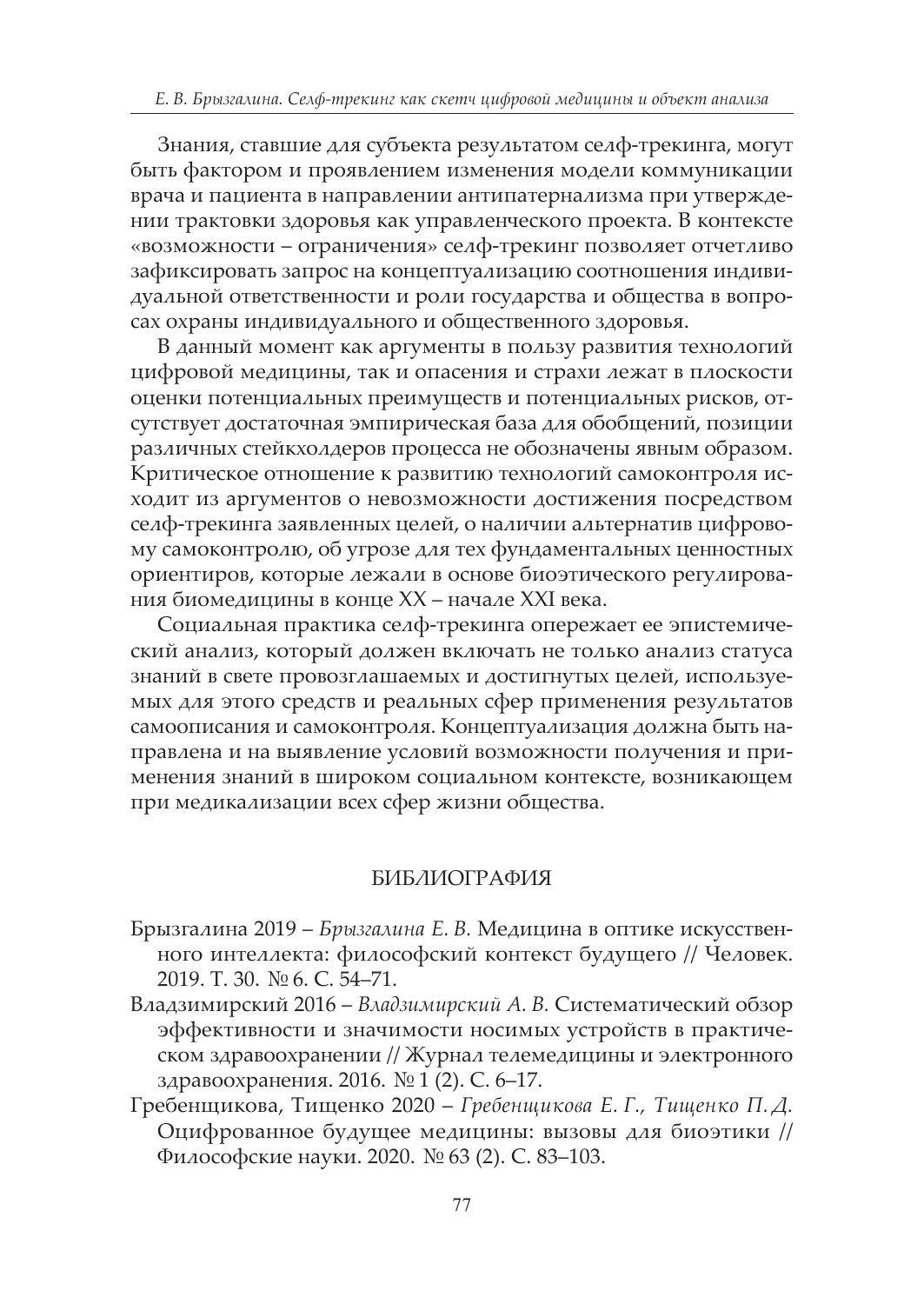- Кляйнеберг 2018 *Кляйнеберг М.* Болезнь и здоровье в эпоху велнеса, селф-трекинга и самооптимизации – на пути к обществу здоровья? // Вестник СПбГУ. Философия и конфликтология. 2018. № 1. С. 17–23.
- Коданева 2020 *Коданева С. И.* Цифровые технологии в здравоохранении: зарубежный опыт // Россия: тенденции и перспективы развития. 2020. № 15–1. С. 617–620.
- Леванов, Куцик 2019 *Леванов В. М., Куцик Е. А.* Информированность и мотивационные установки студентов медицинского вуза в отношении цифровой медицины – пятилетний тренд // Медицинский альманах. 2019. № 1 (58). С. 14–18.
- Маркеева 2015 *Маркеева А. В.* Лайфлоггинг (lifelogging): направления использования и социальные последствия развития цифровых архивов персональных данных // Russian Journal of Education and Psychology. 2015. № 7 (51). С. 123–138.
- Ним 2018 *Ним Е. Г.* Селф-трекинг как практика квантификации телесности: концептуальные контуры // Антропологический форум. 2018. № 38. С. 172–192. URL: http://anthropologie.kunstkamera. ru/files/pdf/038/nim.pdf (дата обращения: 09.08.2020). DOI: 10.31250/ 1815-8870-2018-14-38-172-192
- Ним 2020 *Ним Е. Г.* Студенческий дискурс о цифровом селфтрекинге: риторики и практики // Мониторинг общественного мнения: экономические и социальные перемены. 2020. № 2 (156). C. 191–211.
- Сошников и др. 2017 *Сошников С. С., Горкавенко Ф. В., Владими*ров С. К., Ночёвкин Е. В., Борисенко А. А., Котляр В. А., Фролкова А. Б. Классификация мобильных медицинских приложений, принципы и этические стандарты для их имплементации в клиническую практику // Медицинские технологии. Оценка и выбор. 2017. № 3 (29). С. 53–58.
- Тарантова и др. 2019 *Тарантова Е. С., Макаров К. В., Орлов А. А.* Обзор подходов и практических областей применения распознавания видов физической активности человека // Вестник Южноуральского государственного университета. Серия: вычислительная математика и информатика. 2019. № 3. C. 43–57.
- Тищенко, Юдин 2015 *Тищенко П. Д., Юдин Б. Г.* Звездный час философии // Вопросы философии. 2015. № 12. С. 198–203.
- Цветкова, Шишкин 2018 *Цветкова А. Б., Шишкин А. В.* Оценка восприятия цифровой медицины молодежным сегментом потребителей // Статистика и экономика. 2018. № 6. С. 46–57.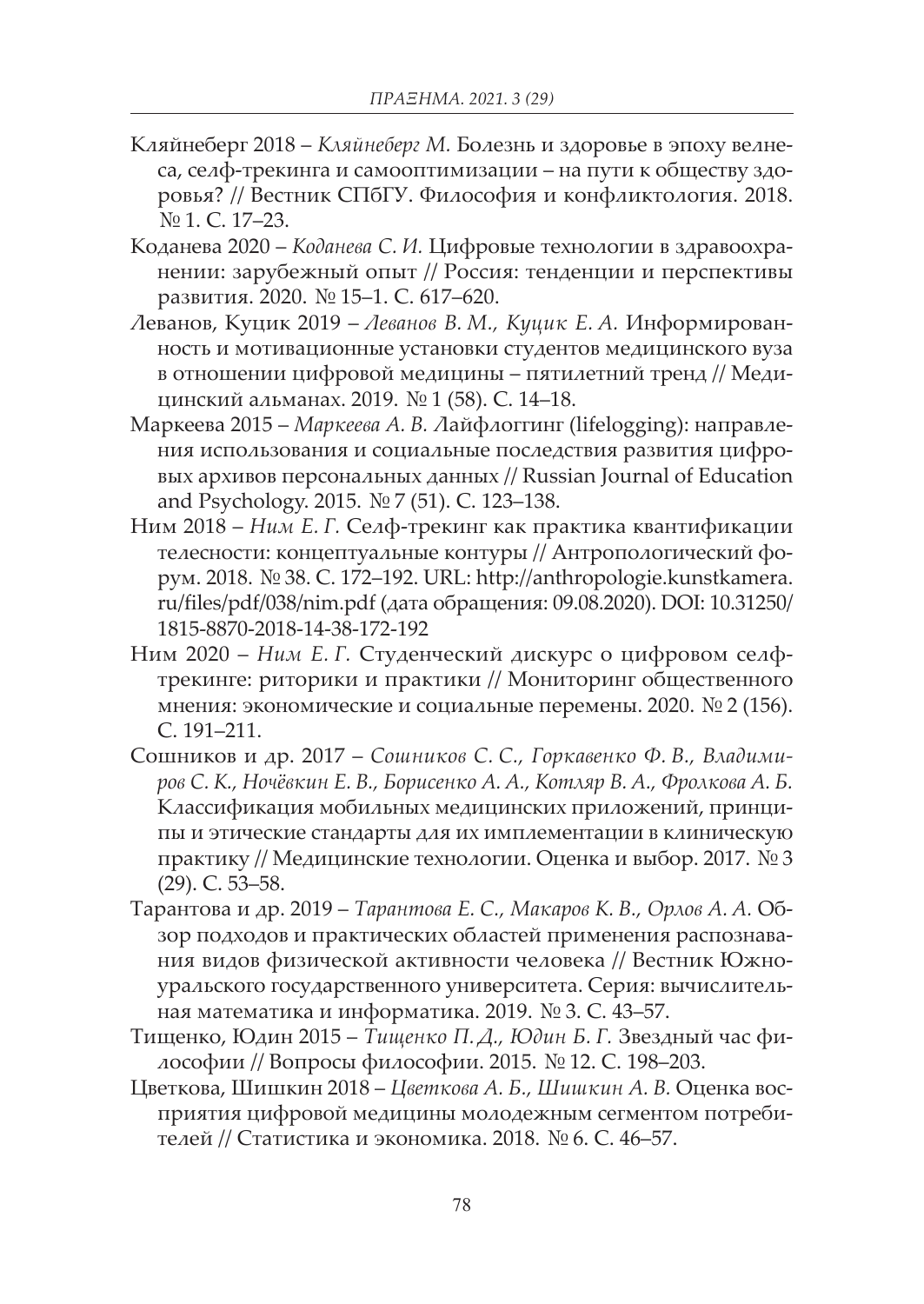- Юдин 2016 *Юдин Б. Г.* Технонаука и «улучшение» человека // Эпистемология и философия науки. 2016. Т. XLVIII. № 2. С. 18–27.
- Abend, Fuchs 2016 *Abend P., Fuchs M.* Quantified selves and statistical bodies // Digital Culture & Society. 2016. Vol. 2 (1). Bielefeld: Transcript. URL: http://digicults.org/files/2016/03/Abend-and-Fuchs-Eds.-Quantified-Selves\_Cover-and-content.pdf (дата обращения: 23.08.2020).
- Andrejevic 2014 *Andrejevic M.* The big data divide // International Journal of Communication. 2014. Vol. 8. P. 1673–1689.
- Boyd, Crawford 2012 *Boyd D., Crawford K.* Critical questions for big data: provocations for a cultural, technological, and scholarly phenomenon // Information, Communication & Society. 2012. Vol. 15 (5). P. 662–679.
- Chamorro-Premuzic 2015 *Chamorro-Premuzic T.* Wearable devices: tracking your every step may not make you happier // The Gardian. 17 Jul 2015 URL: https://www.theguardian.com/media-network/2015/ jul/17/wearable-devices-technology-monitor-behaviour-wellbeing (дата обращения: 23.08.2020)].
- Dhar 2014 *Dhar V.* Healthcare and data: an interview with Peter Szolovits // Big Data. 2014. Vol. 2 (4). P. 182–184.
- Dickenson 2013 *Dickenson D.* Me medicine vs. We medicine: reclaiming biotechnology for the common good. New York: Columbia University Press, 2013. 278 p.
- Duttweiler, Passoth 2016 *Duttweile, S., Passoth J. H.* Self-tracking as an optimisation project? // Duttweiler S., Gugutzer R., Passoth J. H., Strübing J. (eds.) Living by numbers. Self-tracking as an optimisation project? Bielefeld: Transcript. 2016. P. 9–42.
- European Commission 2014 European Commission. Green Paper on mobile health, COM 2014. Brussels. URL: https://ec.europa.eu/digitalsingle-market/en/news/green-paper-mobile-health-mhealth (дата обращения: 28.08.2020).
- Ferguson 2006 *Ferguson T.* Doc Tom. 14.04.2006. URL: http://www. doctom.com (дата обращения: 28.08.2020).
- Ferretti 2019– *Ferretti F.* Mapping do-it-yourself science // Life Sciences, Society and Policy. 2019. Vol. 15 (1). P. 1–23.
- Foucault 1977 *Foucault M.* Discipline and punish: the birth of the prison (Translated by A. Sheridan). London: Allen Lane, 1977.
- Grebenshchikova 2019 *Grebenshchikova E.* Digital medicine: bioethical assessment of challenges and opportunities // JAHR – European Journal of Bioethics. 2019. Vol. 10 (1). Р. 211–223.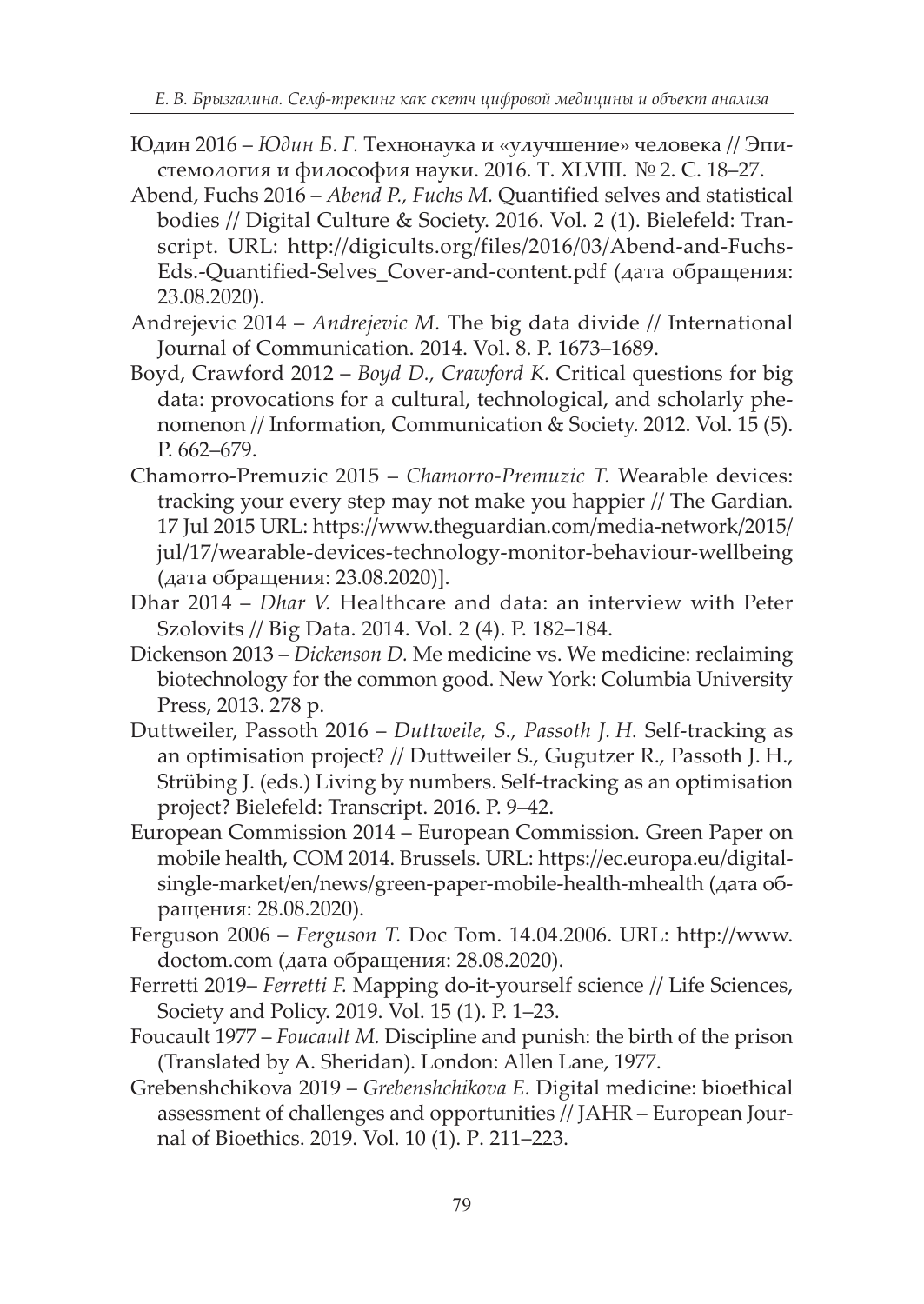- Heyen 2016 *Heyen N. B.* Self-tracking as knowledge production: Quantified self between prosumption and citizen science // Selke S. (ed.) Lifelogging: Digital Self-Tracking and Lifelogging – Between Disruptive Technology and Cultural Transformation. Wiesbaden: Springer, 2016. P. 283–301.
- Heyen 2020 *Heyen N. B.* From self-tracking to self-expertise: The production of self-related knowledge by doing personal science // Public Underst Science. 2020. Vol. 29 (2). Р. 124–138.
- Kasperowski, Kullenberg 2019 *Kasperowski D, Kullenberg C.* The many modes of citizen science // Science & Technology Studies. 2019. Vol. 32 (2). P. 2–7.
- Lupton 2012– *Lupton D.* M-health and health promotion: the digital cyborg and surveillance society // Social Theory & Health. 2012. Vol. 10 (3). P. 229–244.
- Lupton 2013 *Lupton D.* Quantifying the body: monitoring and measuring health in the age of mHealth technologies // Critical Public Health. 2013. T. 23. No. 4. P. 393–403.
- Lupton 2015 *Lupton D.* Quantified sex: a critical analysis of sexual and reproductive self-tracking using apps //Culture, Health and Sexuality. 2015. Vol. 17 (4). P. 1–14.
- Lupton 2016 *Lupton D.* The Quantified Self: A Sociology of Self-Tracking. Cambridge: Polity Press. Neff and Nafus, 2016. 240 p.
- Lyall, Robards 2017 *Lyall B., Robards B.* Tool, Toy and Tutor: Subjective Experiences of Digital Self-Tracking // Journal of Sociology. 2017. Vol. 54. N. 1. P. 108–124.
- Marks 2014 *Marks P.* Hacked to death // New Scientist. 2014. Vol. 224. Ussue 2994. p. 19.
- McGregor 2014 *McGregor J.* Fitness trackers chase after the corporate market // The Washington Post. December 18, 2014. URL: http:// www.washingtonpost.com/blogs/on-leadership/wp/2014/12/18/ fitness-trackers-chase-after-the-corporate-market/ (дата обращения: 23.08.2020).
- Meskó et al. 2017 *Meskó B., Drobni Z., Bényei É., Gergely B., Győrffy Z.* Digital health is a cultural transformation of traditional healthcare // MHealth. A Journal for research, validation, and disscussion of mobile technology, digital health and medicine. 2017. Vol. 3 (38). URL: http:// mhealth.amegroups.com/article/view/16494/16601 (дата обращения: 23.08.2020). DOI: 10.21037/mhealth.2017.08.07
- Nafus, Sherman 2014 *Nafus D., Sherman J.* This one does not go up to 11: the quantified self movement as an alternative big data practice // International Journal of Communication. 2014. Vol. 8. P. 1784–1794.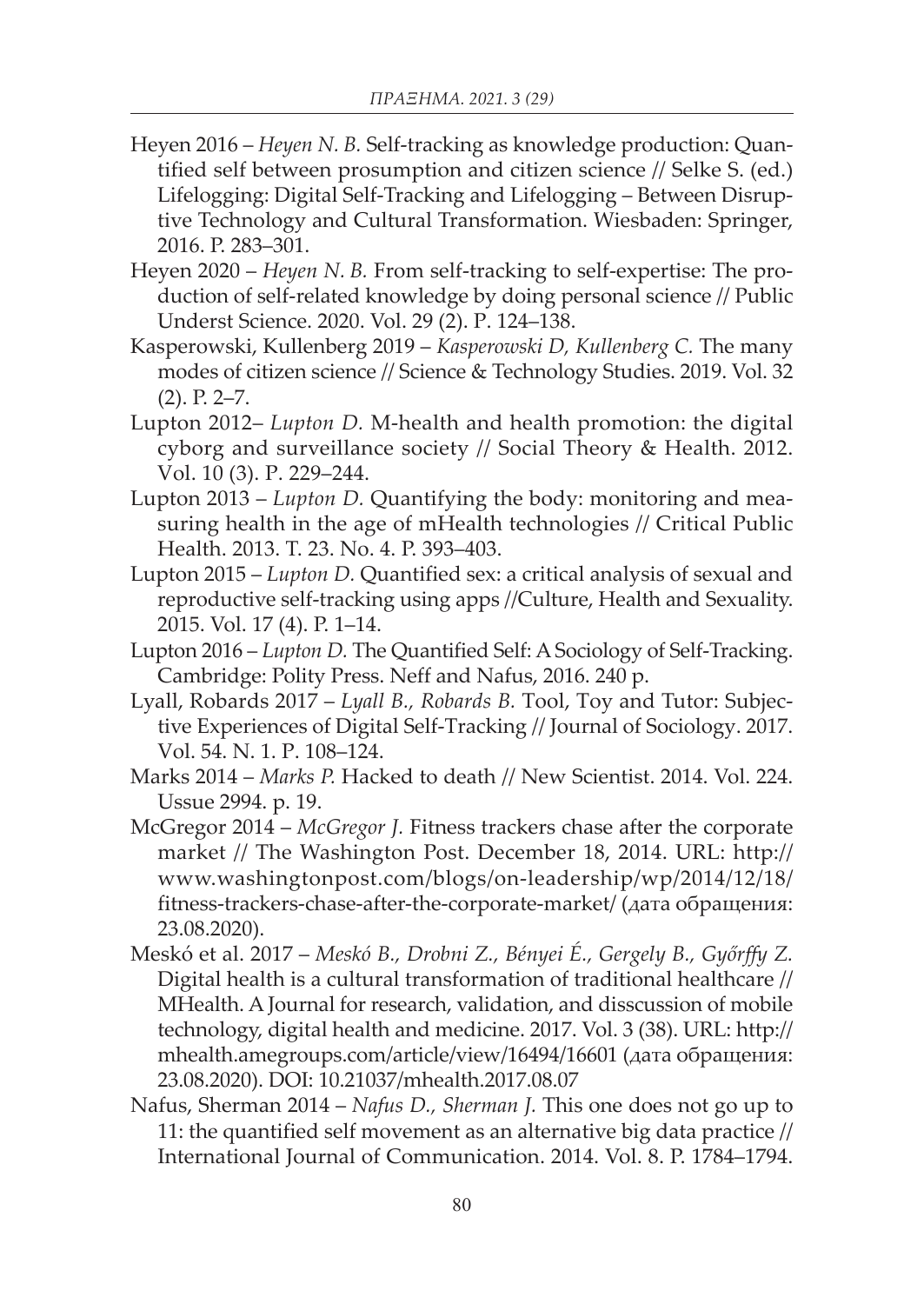- Neff, Nafus 2016 *Neff G., Nafus D.* Self-Tracking. Cambridge: MIT Press, 2016. 248 p.
- Olson 2014 a *Olson P.* Wearable tech is plugging into health insurance // Forbes. Jun 19, 2014 URL: http://www.forbes.com/sites/ parmyolson/2014/06/19/wearable-tech-health-insurance/ (дата обращения: 23.08.2020).
- Olson 2014 b *Olson P.* The quantified other: Nest and Fitbit chase a lucrative side business // Forbes. Apr 17, 2014. URL: http://www. forbes.com/sites/parmyolson/2014/04/17/the-quantified-othernest-and-fitbit-chase-a-lucrative-side-business/ (дата обращения: 23.08.2020).
- Ritter 2015 *Ritter S.* Apple's research kit development framework for Iphone apps enables innovative approaches to medical research data collection // Journal of Clinical Trials. 2015. Vol. 5 (2). e.120.
- Rooksby et al. 2014 *Rooksby J., Rost M., Morrison A., Chalmers M.* Personal Tracking as Lived Informatics // Proceedings of the SIGCHI Conference on Human Factors in Computing Systems. New York: ACM. 2014. P. 1163–1172.
- Ruckenstein 2014 *Ruckenstein M.* Visualized and interacted life: personal analytics and engagements with data doubles // Societies. 2014. Vol. 4. P. 68–84.
- Ruckenstein, Schüll 2017 *Ruckenstein M., Schüll N. D.* The datafication of health // Annual Review of Anthropology. 2017. Vol. 46 (1). P. 261– 278.
- Schork 2015 *Schork N. J.* Time for one-person trials // Nature. 2015. Vol. 520 (7549). P. 609–611
- Selke 2016 *Selke S.* (eds.) Lifelogging: Digital Self-Tracking and Lifelogging – Between Disruptive Technology and Cultural Transformation. Wiesbaden: Springer, 2016. 383 p.
- Sharon 2017 *Sharon T.* Self-Tracking for Health and the Quantified Self: Re-Articulating Autonomy, Solidarity, and Authenticity in an Age of Personalized Healthcare // Philosophy&Technology. 2017. Vol. 30. P. 93–121.
- Sørensen et al. 2015 *Sørensen K., Pelikan J.M, Rothlin F.* Health literacy in Europe: comparative results of the European health literacy survey (HLS-EU) // European Jornal of Public Health. 2015. Vol. 25. Issue 6. P. 1053–1058.
- Stilgoe et al. 2014 *Stilgoe J, Lock SJ, Wilsdon J.* Why should we promote public engagement with science? // Public Understanding of Science. 2014. Vol. 23 (1). Pp. 4–15.